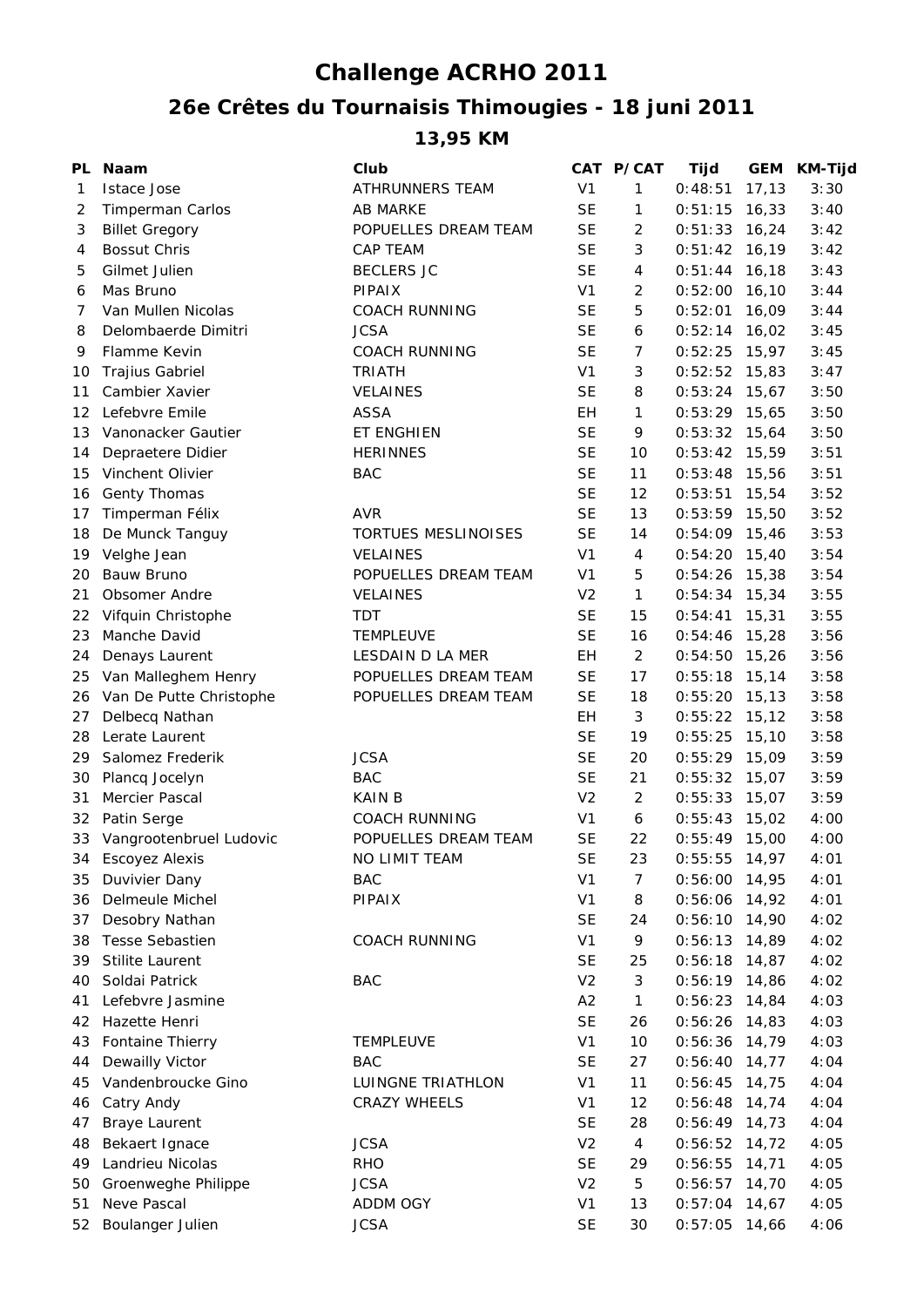| PL  | <b>Naam</b>              | Club                     |                      | CAT P/CAT    | Tijd            | <b>GEM</b> | KM-Tijd |
|-----|--------------------------|--------------------------|----------------------|--------------|-----------------|------------|---------|
| 53  | Loquet Thomas            | ET CHIEVRES              | <b>SE</b>            | 31           | 0:57:06         | 14,66      | 4:06    |
| 54  | Aupaix Vincent           | <b>PIPAIX</b>            | V <sub>1</sub>       | 14           | 0:57:07         | 14,65      | 4:06    |
| 55  | <b>Bultynck Philippe</b> | RACING GENT              | V <sub>1</sub>       | 15           | 0:57:14         | 14,62      | 4:06    |
| 56  | Dumoulin Rudi            |                          | V <sub>1</sub>       | 16           | $0:57:19$ 14,60 |            | 4:07    |
| 57  | Wauquiez Xavier          | <b>BAC</b>               | <b>SE</b>            | 32           | 0:57:24         | 14,58      | 4:07    |
| 58  | <b>Bossu Gauthier</b>    |                          | <b>SE</b>            | 33           | 0:57:30         | 14,56      | 4:07    |
| 59  | Cousse Benoit            | VELAINES                 | EH                   | 4            | 0:57:35         | 14,54      | 4:08    |
| 60  | <b>Scohiez Bernard</b>   | PIPAIX                   | V <sub>1</sub>       | 17           | 0:57:46         | 14,49      | 4:08    |
| 61  | <b>Courier Gilles</b>    | <b>TOURNAI GENERALE</b>  | V <sub>1</sub>       | 18           | 0:57:47         | 14,49      | 4:09    |
| 62  | Devolder Kevin           | <b>BAC</b>               | <b>SE</b>            | 34           | 0:57:48         | 14,48      | 4:09    |
| 63  | Leclercq Benoit          | <b>VELAINES</b>          | <b>SE</b>            | 35           | 0:57:50         | 14,47      | 4:09    |
| 64  | Huvenne Michael          | POPUELLES DREAM TEAM     | <b>SE</b>            | 36           | 0:58:04         | 14,41      | 4:10    |
| 65  | Van Den Brulle Jo        | <b>JC ERWETEGEM</b>      | <b>SE</b>            | 37           | 0:58:07         | 14,40      | 4:10    |
| 66  | Derycke Vincent          | MMM                      | V <sub>2</sub>       | 6            | $0:58:09$ 14,39 |            | 4:10    |
| 67  | Wambecq Michael          | <b>HERGNIES</b>          | <b>SE</b>            | 38           | $0:58:39$ 14,27 |            | 4:12    |
| 68  | Verrellen Stéphane       |                          | V <sub>1</sub>       | 19           | 0:58:43         | 14,25      | 4:13    |
| 69  | Chantry Louis            | POPUELLES DREAM TEAM     | V <sub>1</sub>       | 20           | 0:58:45         | 14,25      | 4:13    |
| 70  | Beukenne Freddy          |                          | V <sub>1</sub>       | 21           | 0:58:47         | 14,24      | 4:13    |
| 71  | Bonhomme Freddy          |                          | V <sub>1</sub>       | 22           | 0:58:49         | 14,23      | 4:13    |
| 72  | <b>Buyse Caroline</b>    |                          | A <sub>1</sub>       | $\mathbf{1}$ | 0:58:50         | 14,23      | 4:13    |
| 73  | Phelizon Christophe      | <b>MMM</b>               | V <sub>1</sub>       | 23           | 0:58:51         | 14,22      | 4:13    |
| 74  | Leblanc Paul Andre       | POPUELLES DREAM TEAM     | V <sub>1</sub>       | 24           | 0:58:55         | 14,21      | 4:13    |
| 75  | Cambier Serge            | <b>FLOBECQ</b>           | V <sub>1</sub>       | 25           | $0:58:59$ 14,19 |            | 4:14    |
| 76  | Depoortere Christophe    |                          | V <sub>1</sub>       | 26           | 0:59:01         | 14,18      | 4:14    |
| 77  | <b>Bourgois Geremy</b>   | POPUELLES DREAM TEAM     | EH                   | 5            | 0:59:05         | 14,17      | 4:14    |
| 78  | Gaillet Christophe       | <b>TEMPLEUVE</b>         | <b>SE</b>            | 39           | 0:59:06         | 14,16      | 4:14    |
| 79  | Dupont Michael           | PIPAIX                   | <b>SE</b>            | 40           | $0:59:09$ 14,15 |            | 4:14    |
| 80  | Saudemont Frederic       | <b>COACH RUNNING</b>     | V <sub>1</sub>       | 27           | 0:59:10         | 14,15      | 4:14    |
| 81  | Pozza Pierre             | ADDM OGY                 | V <sub>1</sub>       | 28           | $0:59:19$ 14,11 |            | 4:15    |
| 82  | Nortier Nicolas          | VELAINES                 | V <sub>1</sub>       | 29           | 0:59:22         | 14,10      | 4:15    |
| 83  | Dupret Didier            | <b>BAC</b>               | V <sub>1</sub>       | 30           | 0:59:24         | 14,09      | 4:15    |
| 84  | <b>Binet Johnny</b>      | <b>ACCROS 5 CLOCHERS</b> | V <sub>1</sub>       | 31           | 0:59:25         | 14,09      | 4:16    |
| 85  | <b>Guizard Olivier</b>   |                          | V <sub>1</sub>       | 32           | $0:59:31$ 14,06 |            | 4:16    |
| 86  | Trifin Jonathan          |                          | $\mathsf{SE}\xspace$ | 41           | $0:59:33$ 14,06 |            | 4:16    |
| 87  | Debay Blaise             |                          | <b>SE</b>            | 42           | 0:59:34         | 14,05      | 4:16    |
| 88  | Frederic Alexandre       | <b>JCSA</b>              | V <sub>1</sub>       | 33           | 0:59:35         | 14,05      | 4:16    |
| 89  | Saen Dominique           | <b>BAC</b>               | V <sub>1</sub>       | 34           | 0:59:37         | 14,04      | 4:16    |
| 90  | Vrancx André             | ADDM OGY                 | V <sub>1</sub>       | 35           | 0:59:38         | 14,04      | 4:16    |
| 91  | Vanneste Michael         | <b>AB MARKE</b>          | <b>SE</b>            | 43           | 0:59:43         | 14,02      | 4:17    |
| 92  | Audoor Michael           | ADDM OGY                 | <b>SE</b>            | 44           | 0:59:45         | 14,01      | 4:17    |
| 93  | Dumortier Jean Jacques   |                          | V <sub>2</sub>       | 7            | 0:59:47         | 14,00      | 4:17    |
| 94  | Canniere Stefaan         | <b>GAVERTRIMMERS</b>     | V <sub>1</sub>       | 36           | 0:59:51         | 13,98      | 4:17    |
| 95  | Moulin Steven            | CAP TEAM                 | <b>SE</b>            | 45           | 0:59:52         | 13,98      | 4:17    |
| 96  | <b>Moutier Bernard</b>   | TORTUES MESLINOISES      | V <sub>2</sub>       | 8            | 0:59:58         | 13,96      | 4:18    |
| 97  | Wiseur Frédéric          |                          | <b>SE</b>            | 46           | $0:59:59$ 13,95 |            | 4:18    |
| 98  | Decubber Jacques         | <b>BAC</b>               | V <sub>2</sub>       | 9            | 1:00:01         | 13,95      | 4:18    |
| 99  | Vervacke Christophe      | <b>VELAINES</b>          | V <sub>1</sub>       | 37           | 1:00:02         | 13,94      | 4:18    |
|     | 100 Dellemme Bruno       |                          | V <sub>1</sub>       | 38           | 1:00:04         | 13,93      | 4:18    |
| 101 | Bogemans Sébastien       | <b>KAIN B</b>            | EH                   | 6            | 1:00:09         | 13,92      | 4:19    |
|     | 102 Procureur Laurent    | <b>DRT</b>               | <b>SE</b>            | 47           | 1:00:12         | 13,90      | 4:19    |
|     | 103 Quarre Michaël       |                          | <b>SE</b>            | 48           | 1:00:23         | 13,86      | 4:20    |
|     | 104 Leroy Christophe     |                          | V <sub>1</sub>       | 39           | 1:00:27         | 13,85      | 4:20    |
|     | 105 Ledent Mickael       | <b>JCSA</b>              | <b>SE</b>            | 49           | 1:00:30         | 13,83      | 4:20    |
|     | 106 Clerx Vincent        | <b>PIPAIX</b>            | V <sub>1</sub>       | 40           | 1:00:32         | 13,83      | 4:20    |
|     | 107 Vinchent Miguel      | <b>VELAINES</b>          | <b>SE</b>            | 50           | 1:00:34         | 13,82      | 4:21    |
|     | 108 Daels Sebastien      | POPUELLES DREAM TEAM     | <b>SE</b>            | 51           | 1:00:37         | 13,81      | 4:21    |
|     | 109 Deconinck Christian  | <b>KAIN B</b>            | V <sub>2</sub>       | 10           | 1:00:43         | 13,79      | 4:21    |
|     |                          |                          |                      |              |                 |            |         |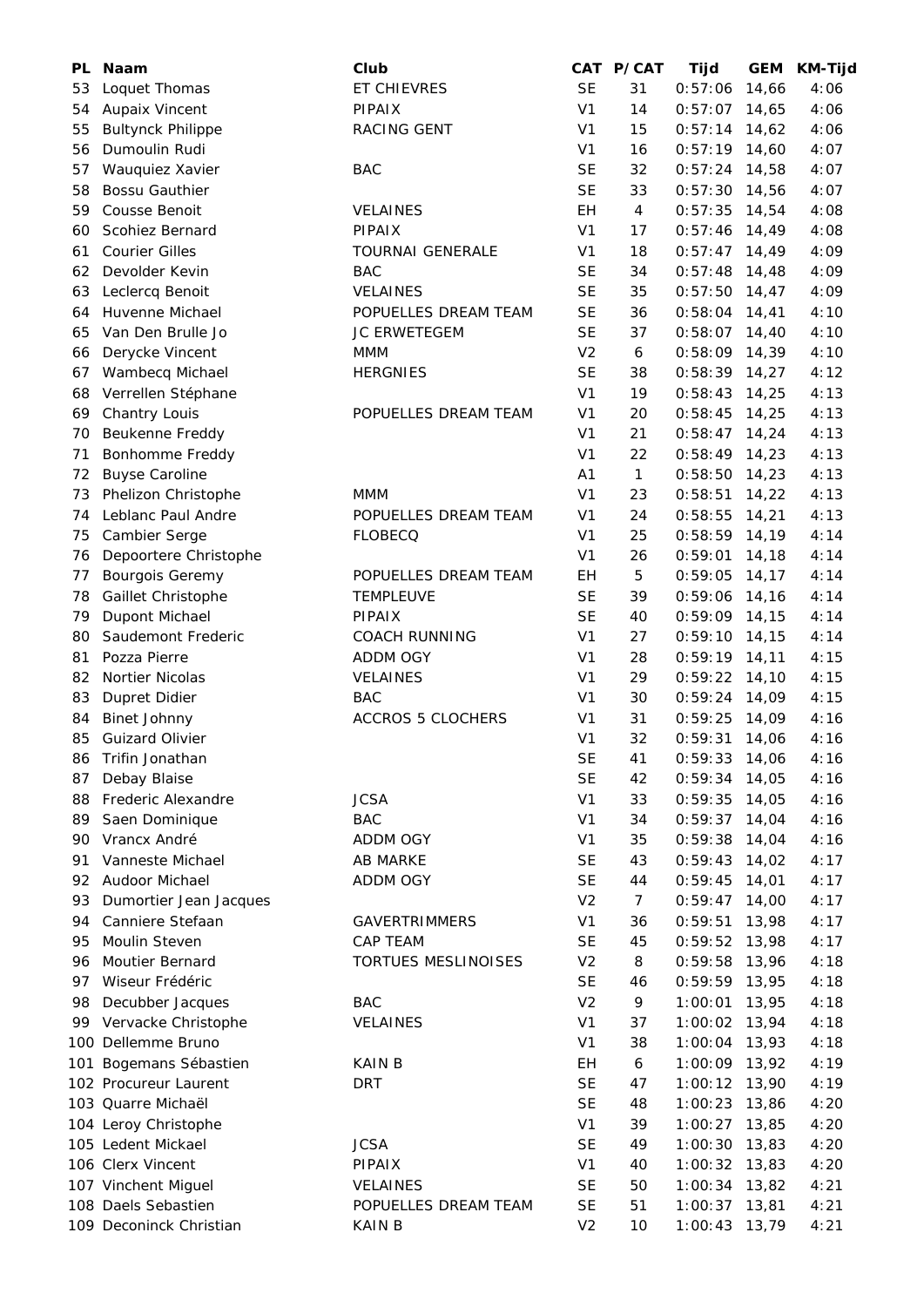| PL Naam                     | Club                    |                | CAT P/CAT      | Tijd            |       | GEM KM-Tijd |
|-----------------------------|-------------------------|----------------|----------------|-----------------|-------|-------------|
| 110 De Poorter Samuel       |                         | <b>SE</b>      | 52             | 1:00:48         | 13,77 | 4:22        |
| 111 Lefebvre Jerome         |                         | <b>EH</b>      | $\overline{7}$ | 1:00:56         | 13,74 | 4:22        |
| 112 Demets Bernard          | <b>VELAINES</b>         | <b>SE</b>      | 53             | 1:00:57         | 13,73 | 4:22        |
| 113 Jurquin Christian       | <b>VELAINES</b>         | V <sub>1</sub> | 41             | 1:00:58         | 13,73 | 4:22        |
| 114 Mariage Michel          | <b>BAC</b>              | V <sub>2</sub> | 11             | 1:01:01         | 13,72 | 4:22        |
| 115 Felix Romuald           | <b>ST SAUVEUR</b>       | V <sub>1</sub> | 42             | $1:01:02$ 13,71 |       | 4:23        |
| 116 Merchez Philippe        |                         | <b>SE</b>      | 54             | 1:01:11         | 13,68 | 4:23        |
| 117 Mat Benoit              | <b>TOURNAI GENERALE</b> | V <sub>1</sub> | 43             | $1:01:19$ 13,65 |       | 4:24        |
| 118 Vantomme Alex           |                         | V <sub>3</sub> | $\mathbf{1}$   | $1:01:23$ 13,64 |       | 4:24        |
| 119 Deconinck Jérôme        | <b>BAC</b>              | <b>SE</b>      | 55             | $1:01:33$ 13,60 |       | 4:25        |
| 120 Demay François          | <b>JUPITEAM</b>         | <b>SE</b>      | 56             | $1:01:37$ 13,58 |       | 4:25        |
| 121 Duquenne Michel         | <b>JCSA</b>             | V <sub>2</sub> | 12             | $1:01:40$ 13,57 |       | 4:25        |
| 122 Rapaille Christian      | <b>TRIATH</b>           | V <sub>2</sub> | 13             | $1:01:44$ 13,56 |       | 4:26        |
| 123 Noullez Jean Francois   | POPUELLES DREAM TEAM    | <b>SE</b>      | 57             | $1:01:56$ 13,51 |       | 4:26        |
| 124 Scouvemont Jean-Charles |                         | V <sub>2</sub> | 14             | $1:01:57$ 13,51 |       | 4:26        |
| 125 Clement Georges         | <b>PIPAIX</b>           | <b>SE</b>      | 58             | $1:01:58$ 13,51 |       | 4:27        |
| 126 Dubuisson Jean          | POPUELLES DREAM TEAM    | <b>SE</b>      | 59             | $1:02:07$ 13,47 |       | 4:27        |
| 127 Populin Julien          |                         | <b>SE</b>      | 60             | $1:02:16$ 13,44 |       | 4:28        |
| 128 Nyssen Alain            | <b>BAC</b>              | V <sub>1</sub> | 44             | $1:02:30$ 13,39 |       | 4:29        |
| 129 Toubeau Dominique       | <b>SPHO</b>             | V <sub>1</sub> | 45             | $1:02:33$ 13,38 |       | 4:29        |
| 130 Denays Louis            | LESDAIN D LA MER        | <b>EH</b>      | 8              | $1:02:34$ 13,38 |       | 4:29        |
| 131 Putman Claude           | <b>JCSA</b>             | V <sub>1</sub> | 46             | $1:02:37$ 13,37 |       | 4:29        |
| 132 Vantrimpont Damien      |                         | <b>SE</b>      | 61             | $1:02:43$ 13,35 |       | 4:30        |
| 133 Cornu Gaetan            | <b>KAIN B</b>           | V <sub>1</sub> | 47             | $1:02:44$ 13,34 |       | 4:30        |
| 134 Masselis Rudy           | <b>COACH RUNNING</b>    | <b>SE</b>      | 62             | $1:02:49$ 13,32 |       | 4:30        |
| 135 Berton Jean-Marc        | <b>BAC</b>              | V <sub>2</sub> | 15             | 1:02:50         | 13,32 | 4:30        |
| 136 Dubois Jean             | <b>CRAZY WHEELS</b>     | V <sub>2</sub> | 16             | $1:02:52$ 13,31 |       | 4:30        |
| 137 Desmet Alain            | POPUELLES DREAM TEAM    | V <sub>1</sub> | 48             | $1:02:53$ 13,31 |       | 4:30        |
| 138 Destrebecq Bernard      |                         | V1             | 49             | 1:02:54         | 13,31 | 4:31        |
| 139 Moutoy Marc             | <b>TDT</b>              | V <sub>1</sub> | 50             | 1:02:57         | 13,30 | 4:31        |
| 140 Moutoy Frederic         |                         | <b>SE</b>      | 63             | 1:02:58         | 13,29 | 4:31        |
| 141 Beghin Jean Francois    | POPUELLES DREAM TEAM    | <b>SE</b>      | 64             | $1:02:59$ 13,29 |       | 4:31        |
| 142 Deryckere Nicolas       |                         | EH             | 9              | $1:03:04$ 13,27 |       | 4:31        |
| 143 Devroede Norbert        | POPUELLES DREAM TEAM    | V <sub>2</sub> | 17             | 1:03:05 13,27   |       | 4:31        |
| 144 Tama Dominique          | POPUELLES DREAM TEAM    | V <sub>1</sub> | 51             | 1:03:06         | 13,26 | 4:31        |
| 145 Vilain Andre            | <b>BAC</b>              | V <sub>2</sub> | 18             | 1:03:07         | 13,26 | 4:31        |
| 146 Vanhamme Bruno          | JC LUINGNE              | <b>SE</b>      | 65             | 1:03:08         | 13,26 | 4:32        |
| 147 Cornu Samuel            | <b>JUPITEAM</b>         | <b>SE</b>      | 66             | 1:03:09         | 13,25 | 4:32        |
| 148 Van Den Haute Herman    | ADDM OGY                | V <sub>3</sub> | $\overline{2}$ | 1:03:11         | 13,25 | 4:32        |
| 149 Ducatteeuw Yann         | <b>BERLIERE</b>         | <b>SE</b>      | 67             | $1:03:12$ 13,24 |       | 4:32        |
| 150 Stalens Jean Philippe   |                         | V <sub>1</sub> | 52             | $1:03:14$ 13,24 |       | 4:32        |
| 151 Van Driessche Damien    | <b>VELAINES</b>         | <b>SE</b>      | 68             | $1:03:16$ 13,23 |       | 4:32        |
| 152 Viane Hervé             | AC WANBRECHIES          | V <sub>1</sub> | 53             | $1:03:17$ 13,23 |       | 4:32        |
| 153 Wambeke Philippe        | MMM                     | <b>SE</b>      | 69             | 1:03:19         | 13,22 | 4:32        |
| 154 Debrabandere Florent    | <b>FJATY</b>            | <b>SE</b>      | 70             | 1:03:21         | 13,21 | 4:32        |
| 155 Durant Luc              | <b>RSCM</b>             | V <sub>1</sub> | 54             | 1:03:25         | 13,20 | 4:33        |
| 156 Lubrez Jean Francois    |                         | <b>SE</b>      | 71             | 1:03:26         | 13,19 | 4:33        |
| 157 Dutrieux Michael        | SUKCESTFOU              | <b>SE</b>      | 72             | 1:03:28         | 13,19 | 4:33        |
| 158 Leroy Jonathan          | AMIS DU MARDI           | <b>SE</b>      | 73             | 1:03:29         | 13,18 | 4:33        |
| 159 Silva Francesco         | <b>BAC</b>              | <b>SE</b>      | 74             | 1:03:30         | 13,18 | 4:33        |
| 160 Platteau Emmanuel       | ET CHIEVRES             | V <sub>1</sub> | 55             | 1:03:31         | 13,18 | 4:33        |
| 161 Miseri Gino             | ADDM OGY                | V <sub>1</sub> | 56             | 1:03:32         | 13,17 | 4:33        |
| 162 Gilquain Patrick        | POPUELLES DREAM TEAM    | <b>SE</b>      | 75             | 1:03:33         | 13,17 | 4:33        |
| 163 Decuyper Gauthier       |                         | <b>SE</b>      | 76             | 1:03:34         | 13,17 | 4:33        |
| 164 Tuyttens Gino           | <b>JCSA</b>             | V <sub>2</sub> | 19             | 1:03:35         | 13,16 | 4:33        |
| 165 Bailey Edward           | CAP TEAM                | <b>SE</b>      | 77             | 1:03:36         | 13,16 | 4:34        |
| 166 Desplanque Emmanuel     |                         | <b>SE</b>      | 78             | 1:03:37         | 13,16 | 4:34        |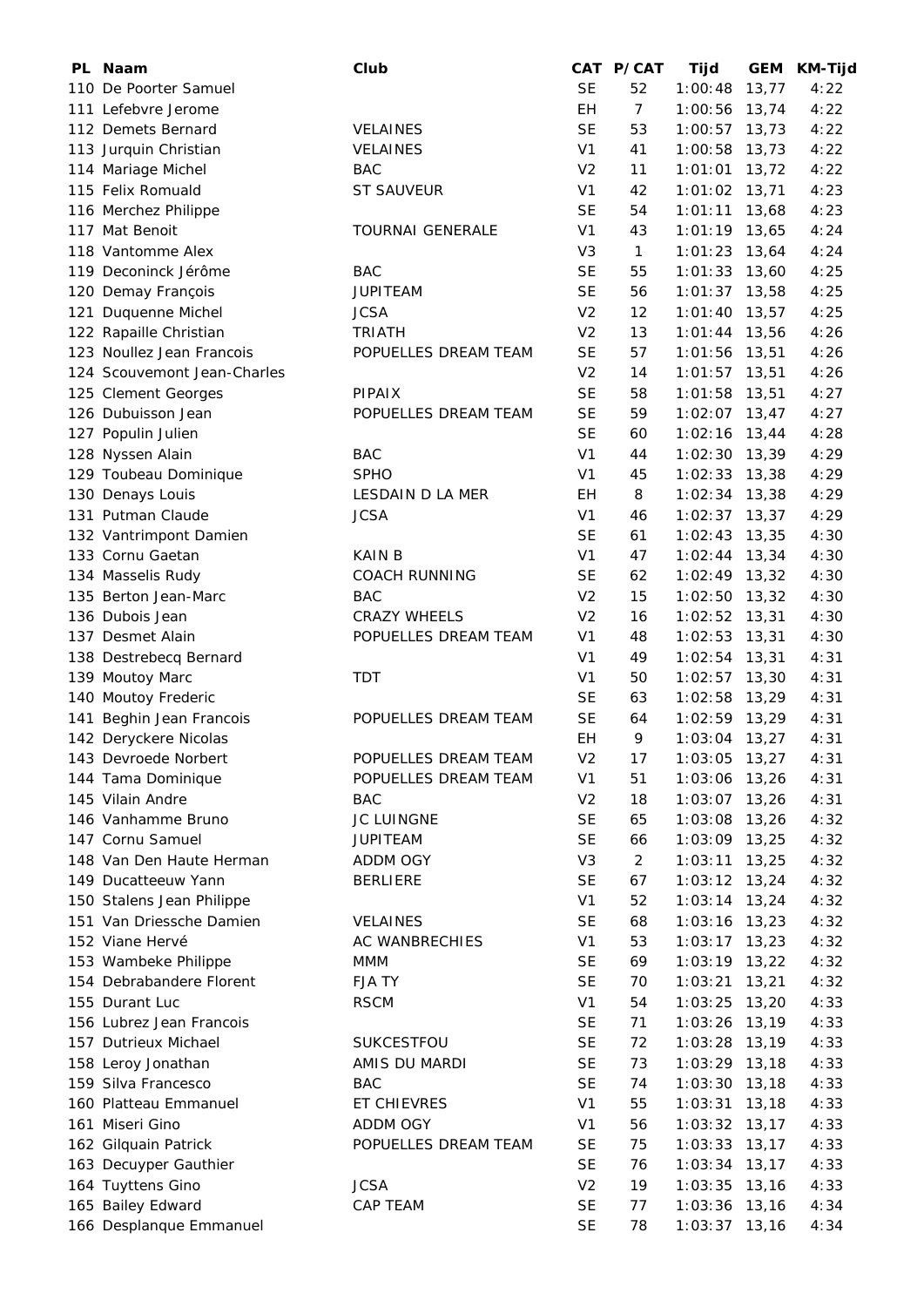| PL Naam                    | Club                       |                | CAT P/CAT      | Tijd            | <b>GEM</b> | <b>KM-Tijd</b> |
|----------------------------|----------------------------|----------------|----------------|-----------------|------------|----------------|
| 167 Melchior Jean Romain   | POPUELLES DREAM TEAM       | <b>SE</b>      | 79             | 1:03:38         | 13, 15     | 4:34           |
| 168 Berthe Alexandre       | <b>TOURNAI GENERALE</b>    | <b>SE</b>      | 80             | 1:03:45         | 13, 13     | 4:34           |
| 169 Lust Christophe        | ILM <sub>2</sub>           | <b>SE</b>      | 81             | 1:03:52         | 13,11      | 4:35           |
| 170 Galand Daniel          |                            | V <sub>1</sub> | 57             | 1:03:57         | 13,09      | 4:35           |
| 171 Van Den Brulle Roland  | <b>TORTUES MESLINOISES</b> | V <sub>3</sub> | 3              | 1:03:59         | 13,08      | 4:35           |
| 172 De Jaegere Andy        | NO LIMIT TEAM              | V <sub>1</sub> | 58             | 1:04:08         | 13,05      | 4:36           |
| 173 Houttequiet Stéphane   | POPUELLES DREAM TEAM       | V <sub>1</sub> | 59             | 1:04:10         | 13,04      | 4:36           |
| 174 Simonow Sebastien      |                            | <b>SE</b>      | 82             | 1:04:13         | 13,03      | 4:36           |
| 175 Beudin Patrick         | <b>CRAZY WHEELS</b>        | V <sub>2</sub> | 20             | $1:04:14$ 13,03 |            | 4:36           |
| 176 Sinty Stéphane         |                            | <b>SE</b>      | 83             | $1:04:19$ 13,01 |            | 4:37           |
| 177 Moulin. Luc            |                            | V <sub>1</sub> | 60             | 1:04:20         | 13,01      | 4:37           |
| 178 Bultreys Michel        |                            | V <sub>1</sub> | 61             | 1:04:22         | 13,00      | 4:37           |
| 179 Markey Yves            |                            | V <sub>1</sub> | 62             | 1:04:25         | 12,99      | 4:37           |
| 180 Froment Guillaume      | <b>RHO</b>                 | <b>SE</b>      | 84             | 1:04:27         | 12,99      | 4:37           |
| 181 Lecocq Pierre          | CAP TEAM                   | V <sub>2</sub> | 21             | 1:04:28         | 12,98      | 4:37           |
| 182 Roos Joël              |                            | V <sub>1</sub> | 63             | 1:04:30         | 12,98      | 4:37           |
| 183 Allard Thierry         | <b>ACCROS 5 CLOCHERS</b>   | V <sub>1</sub> | 64             | 1:04:35         | 12,96      | 4:38           |
| 184 Faux Daniel            |                            | V <sub>2</sub> | 22             | 1:04:37         | 12,95      | 4:38           |
| 185 Vanimpel Bruno         | ADDM OGY                   | <b>SE</b>      | 85             | 1:04:39         | 12,95      | 4:38           |
| 186 Fouquette Sebastien    | ADDM OGY                   | V <sub>1</sub> | 65             | 1:04:40         | 12,94      | 4:38           |
| 187 Philippe Jean Francois | <b>SPHO</b>                | V <sub>1</sub> | 66             | 1:04:41         | 12,94      | 4:38           |
| 188 Olivier Vincent        | <b>TOURNAI GENERALE</b>    | <b>SE</b>      | 86             | 1:04:44         | 12,93      | 4:38           |
| 189 Delem Pascale          | TORTUES MESLINOISES        | A2             | $\overline{2}$ | 1:04:47         | 12,92      | 4:39           |
| 190 Vantyghem Alain        |                            | V <sub>2</sub> | 23             | 1:04:49         | 12,91      | 4:39           |
| 191 Meersseman Etienne     | <b>VELAINES</b>            | V <sub>1</sub> | 67             | 1:04:51         | 12,91      | 4:39           |
| 192 Delguste Gregory       | <b>COACH RUNNING</b>       | <b>SE</b>      | 87             | 1:04:54         | 12,90      | 4:39           |
| 193 Samain Pascal          | <b>TRIATH</b>              | V <sub>1</sub> | 68             | 1:04:56         | 12,89      | 4:39           |
| 194 Dervaux Arnaud         | <b>PIPAIX</b>              | EН             | 10             | 1:05:02         | 12,87      | 4:40           |
| 195 Huyghe Fabrice         |                            | V <sub>1</sub> | 69             | 1:05:03         | 12,87      | 4:40           |
| 196 Duret Christophe       | <b>HERINNES</b>            | <b>SE</b>      | 88             | 1:05:04         | 12,86      | 4:40           |
| 197 Clerx Arnaud           | <b>PIPAIX</b>              | EH             | 11             | 1:05:05         | 12,86      | 4:40           |
| 198 Verbrigghe Luc         |                            | V <sub>2</sub> | 24             | $1:05:10$ 12,84 |            | 4:40           |
| 199 Kargar Samani Khalil   | CAP TEAM                   | V <sub>1</sub> | 70             | 1:05:16 12,82   |            | 4:41           |
| 200 Moulin Jordy           | POPUELLES DREAM TEAM       | SE             | 89             | 1:05:17 12,82   |            | 4:41           |
| 201 Emare Abel             |                            | V <sub>1</sub> | 71             | 1:05:20         | 12,81      | 4:41           |
| 202 Biltresse Maxime       |                            | <b>SE</b>      | 90             | 1:05:26         | 12,79      | 4:41           |
| 203 Decubber Marc          | <b>BAC</b>                 | V <sub>2</sub> | 25             | $1:05:29$ 12,78 |            | 4:42           |
| 204 Beghin Philippe        | POPUELLES DREAM TEAM       | <b>SE</b>      | 91             | 1:05:31         | 12,78      | 4:42           |
| 205 Flamme Jean Michel     | <b>JCSA</b>                | V <sub>2</sub> | 26             | 1:05:37         | 12,76      | 4:42           |
| 206 Soris Frederic         | POPUELLES DREAM TEAM       | <b>SE</b>      | 92             | 1:05:38         | 12,75      | 4:42           |
| 207 Dervaux Marie          |                            | <b>SE</b>      | 93             | 1:05:39         | 12,75      | 4:42           |
| 208 Mat Pierre             | <b>TOURNAI GENERALE</b>    | <b>SE</b>      | 94             | 1:05:41         | 12,74      | 4:43           |
| 209 Jacobs Marc            | POPUELLES DREAM TEAM       | V <sub>1</sub> | 72             | 1:05:42         | 12,74      | 4:43           |
| 210 Geenens Bruno          | <b>HERINNES</b>            | V <sub>1</sub> | 73             | 1:05:44         | 12,73      | 4:43           |
| 211 Desruet Bertrand       | <b>VELAINES</b>            | V <sub>2</sub> | 27             | 1:05:46         | 12,73      | 4:43           |
| 212 Dufour Philippe        | <b>TOURNAI GENERALE</b>    | V <sub>1</sub> | 74             | 1:05:47         | 12,72      | 4:43           |
| 213 Billiet Fabrice        | <b>ST SAUVEUR</b>          | V <sub>1</sub> | 75             | 1:05:48         | 12,72      | 4:43           |
| 214 Laurent Alex           | <b>ST SAUVEUR</b>          | V <sub>1</sub> | 76             | $1:05:49$ 12,72 |            | 4:43           |
| 215 Chevalier Claude       | VELAINES                   | V <sub>2</sub> | 28             | 1:05:50         | 12,71      | 4:43           |
| 216 Baudrin Philippe       | <b>JTQ</b>                 | V <sub>2</sub> | 29             | 1:05:51         | 12,71      | 4:43           |
| 217 Mesdagh André          | <b>SPHO</b>                | V <sub>1</sub> | 77             | 1:05:52         | 12,71      | 4:43           |
| 218 Pottiez Guy            | <b>VELAINES</b>            | V <sub>2</sub> | 30             | 1:05:56         | 12,69      | 4:44           |
| 219 Delhuvenne Rene        |                            | V <sub>2</sub> | 31             | 1:05:57 12,69   |            | 4:44           |
| 220 Desmedt Jean Michel    | ADDM OGY                   | <b>SE</b>      | 95             | 1:05:58         | 12,69      | 4:44           |
| 221 Breyne Benoit          |                            | <b>SE</b>      | 96             | 1:06:00         | 12,68      | 4:44           |
| 222 Vanderhaegen Pierre    | VELAINES                   | V <sub>1</sub> | 78             | 1:06:01         | 12,68      | 4:44           |
| 223 Platteeuw Veronique    | <b>TRIATH</b>              | A1             | $\overline{a}$ | 1:06:12 12,64   |            | 4:45           |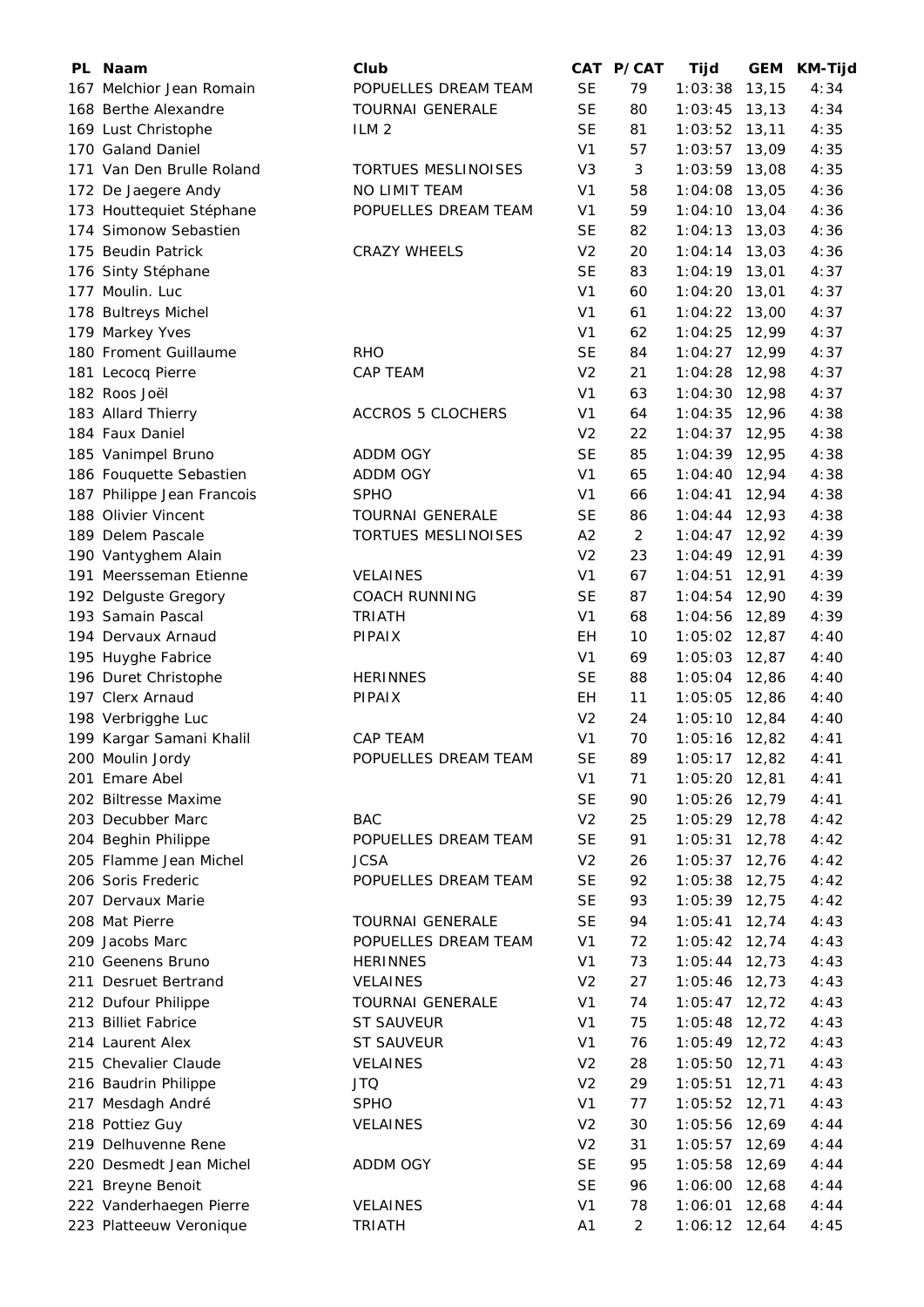|     | PL Naam                                        | Club                     |                | CAT P/CAT      | Tijd            |       | GEM KM-Tijd |
|-----|------------------------------------------------|--------------------------|----------------|----------------|-----------------|-------|-------------|
|     | 224 Demory Stéphane                            | <b>ECLATES PERUWELZ</b>  | <b>SE</b>      | 97             | 1:06:13         | 12,64 | 4:45        |
|     | 225 Mahieu Eddy                                | <b>PIPAIX</b>            | V <sub>1</sub> | 79             | $1:06:14$ 12,64 |       | 4:45        |
|     | 226 Desmet Sébastien                           |                          | <b>SE</b>      | 98             | 1:06:15         | 12,63 | 4:45        |
|     | 227 Moreau Christophe                          |                          | <b>SE</b>      | 99             | $1:06:16$ 12,63 |       | 4:45        |
|     | 228 Dubois Philippe                            | <b>HAC</b>               | V <sub>2</sub> | 32             | $1:06:17$ 12,63 |       | 4:45        |
|     | 229 Stassen Pierre                             | <b>TOURNAI GENERALE</b>  | <b>SE</b>      | 100            | $1:06:19$ 12,62 |       | 4:45        |
|     | 230 Van Malleghem Ariane                       | <b>KAIN B</b>            | A2             | 3              | 1:06:22         | 12,61 | 4:45        |
|     | 231 Dedeycker Louis                            | AC BELOEIL               | EH             | 12             | 1:06:25         | 12,60 | 4:46        |
|     | 232 Lefevre Killian                            |                          | EH             | 13             | 1:06:27         | 12,60 | 4:46        |
|     | 233 Lefevre Brian                              |                          | EH             | 14             | 1:06:29 12,59   |       | 4:46        |
|     | 234 Baekelandt Dany                            | <b>VELAINES</b>          | V <sub>2</sub> | 33             | 1:06:33         | 12,58 | 4:46        |
|     | 235 Deberdt Aicha                              | <b>JCSA</b>              | DA             | $\mathbf{1}$   | 1:06:38         | 12,56 | 4:47        |
|     | 236 Michel Michel Jean Michel                  | LESDAIN D LA MER         | <b>SE</b>      | 101            | 1:06:39 12,56   |       | 4:47        |
|     | 237 Detemmerman Bruno                          | <b>VELAINES</b>          | V <sub>1</sub> | 80             | 1:06:40         | 12,56 | 4:47        |
|     | 238 Coeuret Michel                             | <b>BAC</b>               | V <sub>3</sub> | 4              | $1:06:43$ 12,55 |       | 4:47        |
|     | 239 Dhondt Sébastien                           |                          | <b>SE</b>      | 102            | $1:06:47$ 12,53 |       | 4:47        |
|     | 240 Agostino Antonio                           | ECLATES PERUWELZ         | V <sub>1</sub> | 81             | 1:06:51         | 12,52 | 4:48        |
|     | 241 Druart Philippe                            | <b>ATHRUNNERS</b>        | V <sub>1</sub> | 82             | 1:06:52         | 12,52 | 4:48        |
|     | 242 Denys Jean Louis                           |                          | <b>SE</b>      | 103            | 1:06:53         | 12,51 | 4:48        |
|     | 243 Frederic Marie Pierre                      | <b>ACCROS 5 CLOCHERS</b> | A <sub>1</sub> | 3              | 1:06:54         | 12,51 | 4:48        |
|     | 244 Lecat Daniel                               | <b>KAIN B</b>            | V <sub>1</sub> | 83             | 1:06:55         | 12,51 | 4:48        |
|     | 245 Dervaux Philippe                           | TDT                      | V <sub>1</sub> | 84             | 1:06:56         | 12,50 | 4:48        |
|     | 246 Carpentier Séverine                        | <b>SPHO</b>              | A <sub>1</sub> | 4              | 1:06:57         | 12,50 | 4:48        |
|     | 247 Moulin Eddy                                |                          | V <sub>1</sub> | 85             | 1:06:59 12,50   |       | 4:48        |
|     | 248 Malengreaux Fabrice                        |                          | <b>SE</b>      | 104            | 1:07:01         | 12,49 | 4:48        |
|     | 249 Degallaix Jérôme                           |                          | <b>SE</b>      | 105            | 1:07:02         | 12,49 | 4:48        |
|     | 250 Vilain Vincent                             | <b>BAC</b>               | <b>SE</b>      | 106            | $1:07:03$ 12,48 |       | 4:48        |
|     | 251 Van Belle Mathieu                          |                          | <b>SE</b>      | 107            | $1:07:07$ 12,47 |       | 4:49        |
|     |                                                |                          | V <sub>1</sub> | 86             | 1:07:08         | 12,47 | 4:49        |
|     | 252 Desplechin Frédéric<br>253 Laurent Nicolas |                          | V <sub>1</sub> | 87             |                 |       | 4:49        |
|     | 254 Goebeert Sebastien                         | <b>ST SAUVEUR</b>        | V <sub>1</sub> | 88             | 1:07:10         | 12,46 |             |
|     |                                                |                          | <b>SE</b>      |                | 1:07:11         | 12,46 | 4:49        |
|     | 255 Declercq Benoit                            | JC BRIN D ZINC           |                | 108            | $1:07:13$ 12,45 |       | 4:49        |
|     | 256 Alavoine Gratien                           |                          | EH             | 15             | $1:07:14$ 12,45 |       | 4:49        |
|     | 257 Vanhoutte Steve                            |                          | <b>SE</b>      | 109            | $1:07:15$ 12,45 |       | 4:49        |
|     | 258 Audoor Alain                               | <b>VELAINES</b>          | V <sub>2</sub> | 34             | 1:07:16         | 12,44 | 4:49        |
|     | 259 Frederic Jean-Pierre                       | <b>BAC</b>               | V <sub>1</sub> | 89             | 1:07:17         | 12,44 | 4:49        |
|     | 260 Dedeycker Olivier                          | <b>AC BELOEIL</b>        | V <sub>1</sub> | 90             | 1:07:21         | 12,43 | 4:50        |
|     | 261 Ledegank Kurt                              | 4 TORUN                  | V <sub>1</sub> | 91             | 1:07:22         | 12,42 | 4:50        |
|     | 262 Depelchin Laura                            | ATH                      | DA             | $\overline{2}$ | 1:07:24         | 12,42 | 4:50        |
|     | 263 Christiaens Xavier                         | <b>TOURNAI GENERALE</b>  | V <sub>1</sub> | 92             | 1:07:25         | 12,42 | 4:50        |
|     | 264 Serrat Benjamin                            | ATH                      | <b>SE</b>      | 110            | 1:07:26         | 12,41 | 4:50        |
|     | 265 Wielemans Daniel                           | <b>OEUDEGHIEN</b>        | V <sub>1</sub> | 93             | 1:07:27         | 12,41 | 4:50        |
|     | 266 Messiaen Vincent                           | <b>TOURNAI GENERALE</b>  | <b>SE</b>      | 111            | 1:07:30         | 12,40 | 4:50        |
|     | 267 Raviart Philippe                           | PIPAIX                   | V <sub>1</sub> | 94             | 1:07:33         | 12,39 | 4:51        |
|     | 268 Parys Walter                               | <b>RUSTA</b>             | V <sub>3</sub> | 5              | 1:07:34         | 12,39 | 4:51        |
|     | 269 Bureau Laurentin                           | <b>OSGA</b>              | EH             | 16             | 1:07:36         | 12,38 | 4:51        |
|     | 270 Desquemack Bertrand                        | <b>JTQ</b>               | V <sub>2</sub> | 35             | 1:07:38         | 12,38 | 4:51        |
| 271 | <b>Bekaert Christophe</b>                      | <b>MC BRIDE</b>          | V <sub>1</sub> | 95             | 1:07:39         | 12,37 | 4:51        |
|     | 272 Dervaux Jean-Michel                        | <b>PIPAIX</b>            | V <sub>1</sub> | 96             | 1:07:40         | 12,37 | 4:51        |
|     | 273 Boucau William                             | <b>RHO</b>               | V <sub>1</sub> | 97             | 1:07:41         | 12,37 | 4:51        |
|     | 274 Duflot Gregory                             |                          | <b>SE</b>      | 112            | 1:07:45         | 12,35 | 4:51        |
|     | 275 Conart Francoise                           | <b>SPHO</b>              | A2             | 4              | 1:07:46         | 12,35 | 4:51        |
|     | 276 Tabary Arduin                              | ENFER DES COLLINES       | <b>SE</b>      | 113            | 1:07:56         | 12,32 | 4:52        |
|     | 277 Bourgi Patrick                             | BASE3                    | V <sub>1</sub> | 98             | 1:07:57         | 12,32 | 4:52        |
|     | 278 Defoort Loïc                               | <b>SUKCESTFOU</b>        | <b>SE</b>      | 114            | 1:07:58         | 12,31 | 4:52        |
|     | 279 Delbroucq David                            | <b>JCSA</b>              | <b>SE</b>      | 115            | 1:07:59         | 12,31 | 4:52        |
|     | 280 Pottier Philippe                           | COMB                     | <b>SE</b>      | 116            | 1:08:00         | 12,31 | 4:52        |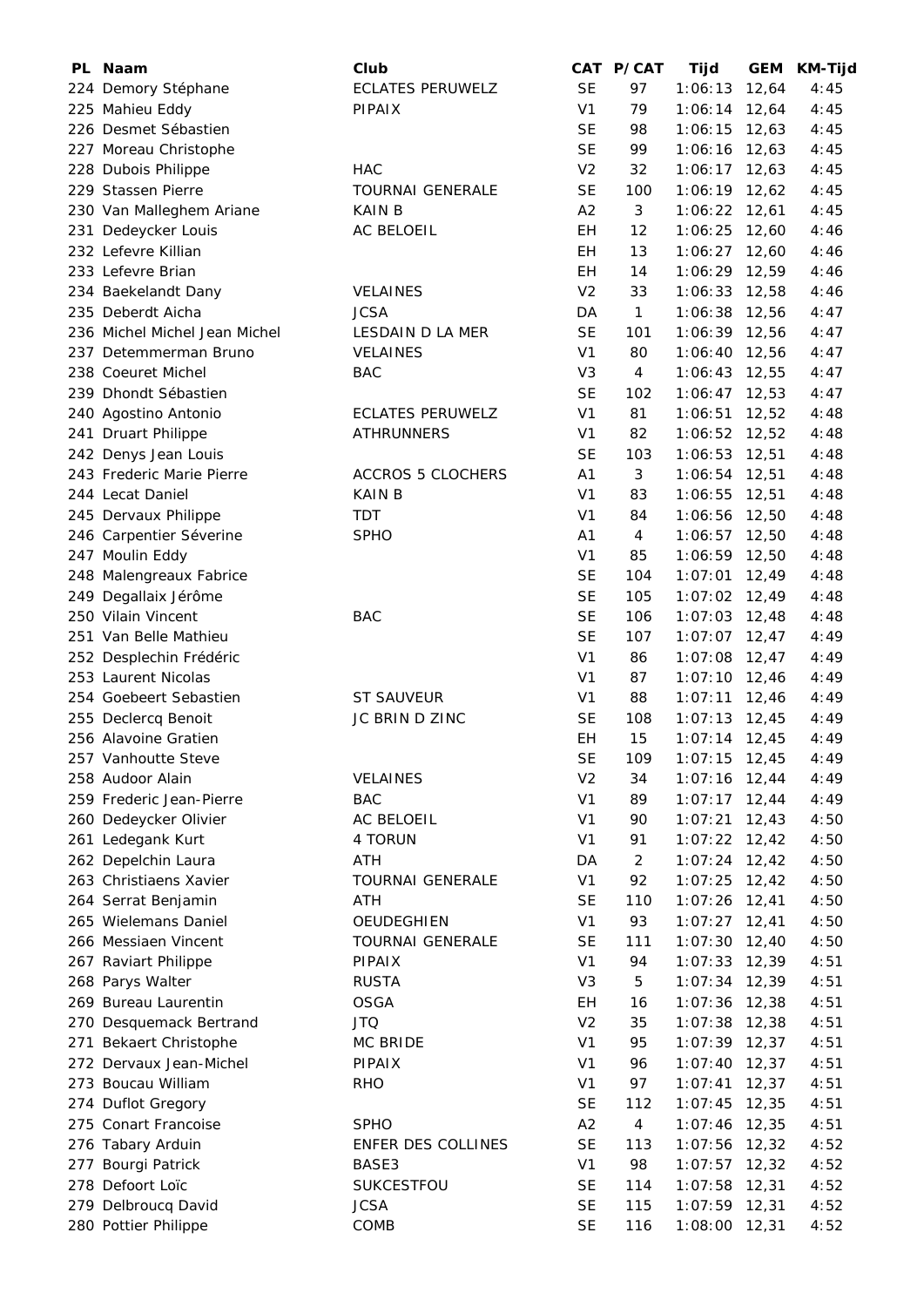| PL Naam                    | Club                     |                 | CAT P/CAT      | Tijd            |        | GEM KM-Tijd |
|----------------------------|--------------------------|-----------------|----------------|-----------------|--------|-------------|
| 281 Manche Patrick         | <b>TEMPLEUVE</b>         | V <sub>1</sub>  | 99             | 1:08:01         | 12,31  | 4:53        |
| 282 Parfait Guillaume      | <b>MOLENBAIX</b>         | EH              | 17             | 1:08:09         | 12,28  | 4:53        |
| 283 Thiebaut Robert        | MMM                      | V <sub>2</sub>  | 36             | $1:08:13$ 12,27 |        | 4:53        |
| 284 Delem Benoit           | TORTUES MESLINOISES      | <b>SE</b>       | 117            | $1:08:14$ 12,27 |        | 4:53        |
| 285 Noullet Jean-Paul      | <b>VELAINES</b>          | V <sub>1</sub>  | 100            | $1:08:15$ 12,26 |        | 4:54        |
| 286 Musumeci Bruno         | <b>JCSA</b>              | V <sub>2</sub>  | 37             | $1:08:22$ 12,24 |        | 4:54        |
| 287 Mahee Marc             | <b>FLOBECQ</b>           | V <sub>2</sub>  | 38             | 1:08:23         | 12,24  | 4:54        |
| 288 Debaes Mathieu         | <b>CNDK</b>              | <b>SE</b>       | 118            | 1:08:24         | 12,24  | 4:54        |
| 289 Bohems Andre           | <b>ACCROS 5 CLOCHERS</b> | V <sub>1</sub>  | 101            | 1:08:25         | 12,23  | 4:54        |
| 290 Deman Olivier          | <b>BAC</b>               | V <sub>1</sub>  | 102            | 1:08:29 12,22   |        | 4:55        |
| 291 Werrebrouck Blaise     | MANHATTAN                | V <sub>1</sub>  | 103            | 1:08:31         | 12,22  | 4:55        |
| 292 Lemoine Samuel         | <b>JCSA</b>              | <b>SE</b>       | 119            | 1:08:35         | 12,20  | 4:55        |
| 293 Delannay Samuel        |                          | <b>SE</b>       | 120            | 1:08:38         | 12,20  | 4:55        |
| 294 Doyen Etienne          |                          | <b>SE</b>       | 121            | $1:08:47$ 12,17 |        | 4:56        |
| 295 Padovano Quentin       | <b>DRT</b>               | <b>SE</b>       | 122            | $1:08:48$ 12,17 |        | 4:56        |
| 296 Lust Stéphane          |                          | <b>SE</b>       | 123            | $1:08:49$ 12,16 |        | 4:56        |
| 297 Poot Laurent           |                          | V <sub>1</sub>  | 104            | 1:08:50         | 12,16  | 4:56        |
| 298 Roty Dominique         |                          | V <sub>2</sub>  | 39             | 1:08:55         | 12,15  | 4:56        |
| 299 Duthoit Benedicte      | <b>HERINNES</b>          | A <sub>1</sub>  | 5              | 1:08:56         | 12,14  | 4:56        |
| 300 Hennebicq Laurent      | PIPAIX                   | V <sub>1</sub>  | 105            | 1:08:57         | 12,14  | 4:57        |
| 301 Spriet Frederic        |                          | <b>SE</b>       | 124            | 1:08:58         | 12,14  | 4:57        |
| 302 Lebain Alain           | <b>VELAINES</b>          | V <sub>2</sub>  | 40             | $1:08:59$ 12,13 |        | 4:57        |
| 303 Ryckebusch Christophe  |                          | <b>SE</b>       | 125            | $1:09:02$ 12,12 |        | 4:57        |
| 304 Legros Alain           | NO MACADAM STAR          | V <sub>2</sub>  | 41             | 1:09:03         | 12,12  | 4:57        |
| 305 Louette Frédéric       |                          | V <sub>1</sub>  | 106            | 1:09:05         | 12, 12 | 4:57        |
| 306 Lucas Philippe         |                          | V <sub>2</sub>  | 42             | $1:09:09$ 12,10 |        | 4:57        |
| 307 Sevrin Patrick         | <b>JCSA</b>              | V <sub>2</sub>  | 43             | 1:09:10         | 12,10  | 4:57        |
| 308 Camusso Jean           | <b>MOLENBAIX</b>         | EH              | 18             | 1:09:17         | 12,08  | 4:58        |
| 309 Vantrimpont Laurent    |                          | <b>SE</b>       | 126            | 1:09:22         | 12,07  | 4:58        |
| 310 Englebert Xavier       | <b>BAC</b>               | <b>SE</b>       | 127            | 1:09:24         | 12,06  | 4:58        |
| 311 Pawlowski Jean-Patrick | <b>ECLATES PERUWELZ</b>  | V <sub>2</sub>  | 44             | 1:09:25         | 12,06  | 4:59        |
| 312 Rocquerelle Thomas     |                          | <b>SE</b>       | 128            | 1:09:26 12,05   |        | 4:59        |
| 313 Dervaux Guillaume      |                          | <b>SE</b>       | 129            | 1:09:29 12,05   |        | 4:59        |
| 314 Maes André             | POPUELLES DREAM TEAM     | V <sub>2</sub>  | 45             | $1:09:37$ 12,02 |        | 4:59        |
| 315 Meuret Philippe        | LES NOIX DE COCO         | <b>SE</b>       | 130            | 1:09:38         | 12,02  | 4:59        |
| 316 Voiturier Gregory      |                          | <b>SE</b>       | 131            | 1:09:39         | 12,02  | 5:00        |
| 317 Bois Pierre-Henri      |                          | <b>SE</b>       | 132            | 1:09:40         | 12,01  | 5:00        |
| 318 Brou Xavier            |                          | V <sub>2</sub>  | 46             | 1:09:41         | 12,01  | 5:00        |
| 319 Beerens Jan            | ROADJOGGERS HAALTERT     | V <sub>2</sub>  | 47             | 1:09:42         | 12,01  | 5:00        |
| 320 Vantorre Sebastien     | <b>JC HERINNES</b>       | <b>SE</b>       | 133            | 1:09:44         | 12,00  | 5:00        |
| 321 Moulin Luc             | PING PONG LAMAIN         | V <sub>1</sub>  | 107            | 1:09:45         | 12,00  | 5:00        |
| 322 Adant Marc             | LES BEAUX FANAS          | V <sub>2</sub>  | 48             | 1:09:46         | 12,00  | 5:00        |
| 323 Dekoster Philippe      |                          | V <sub>2</sub>  | 49             | 1:09:47         | 11,99  | 5:00        |
| 324 Chambaere Regi         |                          | V <sub>1</sub>  | 108            | 1:09:48         | 11,99  | 5:00        |
|                            |                          |                 | $\sqrt{3}$     |                 |        | 5:00        |
| 325 Mariage Eglantine      | <b>HERINNES</b>          | DA<br><b>SE</b> |                | 1:09:49         | 11,99  | 5:00        |
| 326 Dubois Thierry         | <b>HERINNES</b>          | V <sub>1</sub>  | 134<br>109     | 1:09:50         | 11,99  | 5:00        |
| 327 Ergo Philippe          | <b>HERINNES</b>          |                 |                | 1:09:51         | 11,98  | 5:01        |
| 328 D Hulster Jean Pierre  | <b>ATH</b>               | V <sub>2</sub>  | 50             | 1:09:52         | 11,98  |             |
| 329 Desobry Johan          |                          | V <sub>2</sub>  | 51             | 1:09:53         | 11,98  | 5:01        |
| 330 Roty Michel            | KAIN B                   | V <sub>3</sub>  | 6              | 1:09:54         | 11,97  | 5:01        |
| 331 Gallet Sebastien       |                          | V <sub>1</sub>  | 110            | 1:09:56         | 11,97  | 5:01        |
| 332 Gossart Dimitri        |                          | <b>SE</b>       | 135            | 1:09:57         | 11,97  | 5:01        |
| 333 Cocu Jean Luc          | <b>PRFM</b>              | V <sub>2</sub>  | 52             | 1:09:59         | 11,96  | 5:01        |
| 334 Vannalst Sven          |                          | <b>SE</b>       | 136            | 1:10:02         | 11,95  | 5:01        |
| 335 Choquet Guillaume      |                          | <b>SE</b>       | 137            | 1:10:03         | 11,95  | 5:01        |
| 336 Verrue Francis         | <b>BAC</b>               | V <sub>3</sub>  | $\overline{7}$ | 1:10:04         | 11,95  | 5:01        |
| 337 Wiseur Alexis          |                          | EH              | 19             | 1:10:05         | 11,94  | 5:01        |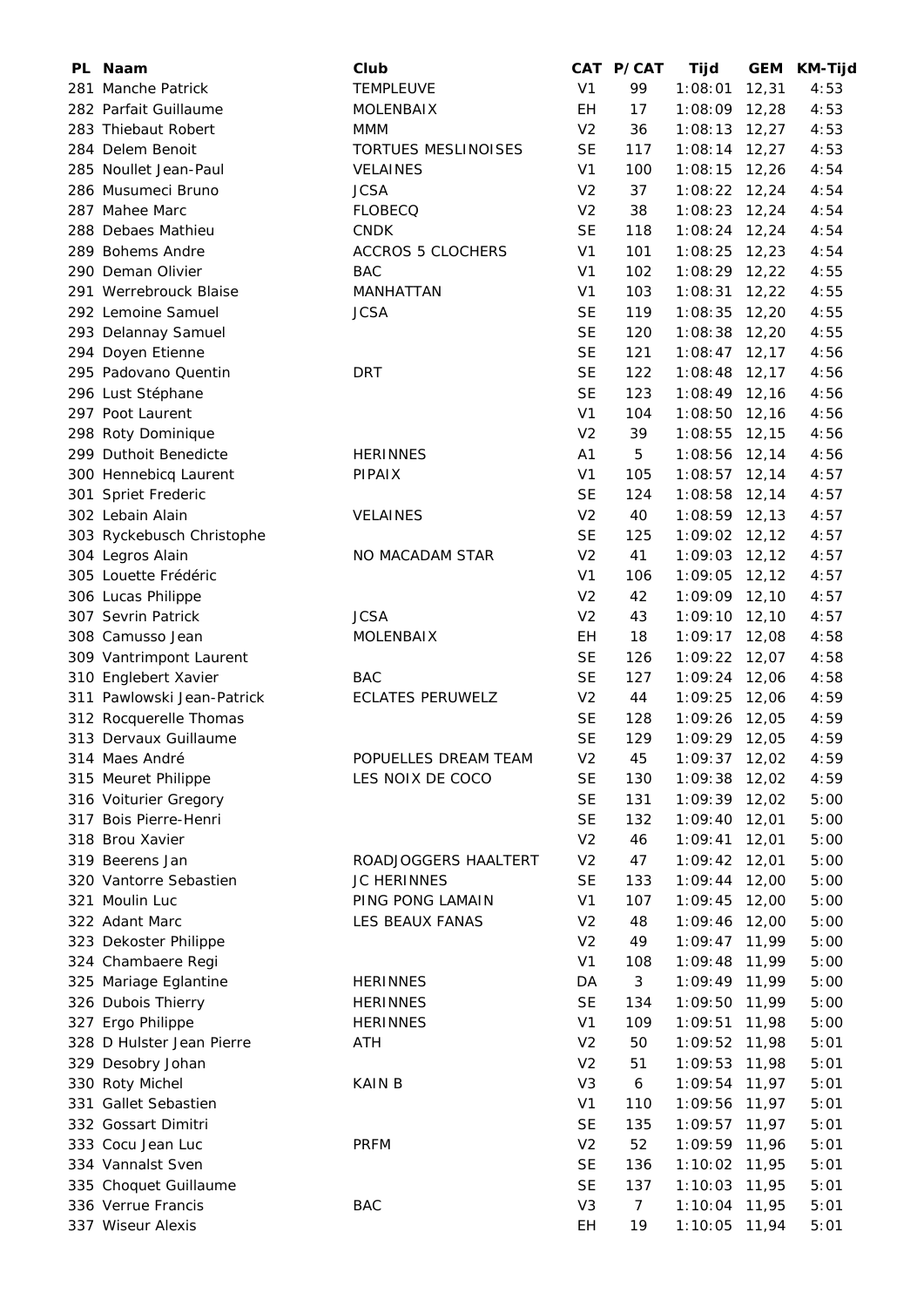| PL Naam                                      | Club                    |                | CAT P/CAT      | <b>Tijd</b>     |       | GEM KM-Tijd  |
|----------------------------------------------|-------------------------|----------------|----------------|-----------------|-------|--------------|
| 338 Zelent Vladimir                          |                         | <b>SE</b>      | 138            | 1:10:07         | 11,94 | 5:02         |
| 339 Deveux Stephane                          |                         | <b>SE</b>      | 139            | 1:10:08         | 11,93 | 5:02         |
| 340 Bataille Claude                          |                         | V <sub>3</sub> | 8              | 1:10:11         | 11,93 | 5:02         |
| 341 Devos Charles                            | LES PELOTS              | <b>SE</b>      | 140            | 1:10:12         | 11,92 | 5:02         |
| 342 Denays Charlotte                         | LESDAIN D LA MER        | ED             | $\mathbf{1}$   | 1:10:15         | 11,91 | 5:02         |
| 343 Beck Jacques                             | LESDAIN D LA MER        | V <sub>1</sub> | 111            | 1:10:16         | 11,91 | 5:02         |
| 344 Deprey Michel                            |                         | V <sub>2</sub> | 53             | 1:10:25         | 11,89 | 5:03         |
| 345 Dervaux Claude                           | PIPAIX                  | V <sub>2</sub> | 54             | 1:10:27         | 11,88 | 5:03         |
| 346 Deboever Francis                         |                         | V <sub>1</sub> | 112            | 1:10:33         | 11,86 | 5:03         |
| 347 Vanderhaegen Jacques                     | VELAINES                | V <sub>2</sub> | 55             | 1:10:34 11,86   |       | 5:04         |
| 348 Patout Simon                             | <b>TEMPLEUVE</b>        | <b>SE</b>      | 141            | 1:10:36         | 11,86 | 5:04         |
| 349 De Rodder Eric                           | <b>BAC</b>              | V <sub>2</sub> | 56             | 1:10:37         | 11,85 | 5:04         |
| 350 Verdy Jacques                            | <b>KAIN B</b>           | V <sub>2</sub> | 57             | 1:10:38         | 11,85 | 5:04         |
| 351 Dezeque Dominique                        | <b>JCSA</b>             | V <sub>1</sub> | 113            | $1:10:42$ 11,84 |       | 5:04         |
| 352 Desmet Yves                              | <b>JCSA</b>             | V <sub>2</sub> | 58             | $1:10:43$ 11,84 |       | 5:04         |
| 353 Hostier Nicolas                          | <b>OBJ</b>              | V <sub>1</sub> | 114            | $1:10:44$ 11,83 |       | 5:04         |
| 354 Gutierrez Angel                          | <b>OBJ</b>              | V <sub>1</sub> | 115            | 1:10:45         | 11,83 | 5:04         |
| 355 Deslee Eric                              | <b>KAIN B</b>           | V <sub>1</sub> | 116            | 1:10:46         | 11,83 | 5:04         |
| 356 Peeters David                            | <b>BAC</b>              | V <sub>1</sub> | 117            | 1:10:47         | 11,82 | 5:04         |
| 357 Lamarche Bertrand                        | ACCROS 5 CLOCHERS       | V <sub>1</sub> | 118            | 1:10:48         | 11,82 | 5:05         |
| 358 De Backer Dave                           | <b>FLOBECQ</b>          | <b>SE</b>      | 142            | 1:10:49 11,82   |       | 5:05         |
| 359 Van Caenegem Vincent                     | ET CHIEVRES             | <b>SE</b>      | 143            | 1:10:50         | 11,82 | 5:05         |
| 360 Frederic Jean Marie                      | <b>BAC</b>              | V <sub>1</sub> | 119            | 1:10:51         | 11,81 | 5:05         |
| 361 Vanneste Christophe                      |                         | V <sub>1</sub> | 120            | 1:10:52         | 11,81 | 5:05         |
| 362 Dekuster Simon                           |                         | EH             | 20             | 1:10:53         | 11,81 | 5:05         |
| 363 Malice Frédéric                          |                         | V <sub>1</sub> | 121            | 1:10:57         | 11,80 | 5:05         |
| 364 Devos Christine                          | VELAINES                | A2             | 5              | 1:10:58         | 11,79 | 5:05         |
| 365 Henrard Eric                             |                         | V <sub>1</sub> | 122            | 1:10:59 11,79   |       | 5:05         |
|                                              | <b>JCSA</b>             | V <sub>2</sub> | 59             | 1:11:00         | 11,79 | 5:05         |
| 366 Caby Bernard                             |                         |                |                |                 |       |              |
| 367 Reybroeck Laurence<br>368 Klorek Fabrice | <b>ECLATES PERUWELZ</b> | A <sub>1</sub> | 6              | 1:11:02         | 11,78 | 5:06         |
|                                              |                         | V <sub>1</sub> | 123            | 1:11:04         | 11,78 | 5:06         |
| 369 Jonnaert Aurélie                         | <b>ASSA</b>             | DA             | 4              | $1:11:05$ 11,77 |       | 5:06         |
| 370 Lechantre Sylvette                       |                         | A1             | $\overline{7}$ | $1:11:06$ 11,77 |       | 5:06         |
| 371 Rousseau Jean-Philippe                   | <b>ECLATES PERUWELZ</b> | <b>SE</b>      | 144            | $1:11:07$ 11,77 |       | 5:06         |
| 372 Montignie Jean Jacques                   | <b>HERINNES</b>         | V <sub>1</sub> | 124            | 1:11:08         | 11,77 | 5:06         |
| 373 Cnocquart Ludovic                        | <b>BAC</b>              | <b>SE</b>      | 145            | 1:11:11         | 11,76 | 5:06<br>5:06 |
| 374 Lelangue Jose                            | TP VERT                 | V <sub>3</sub> | 9              | 1:11:12         | 11,76 |              |
| 375 Dereux Francis                           |                         | V <sub>2</sub> | 60             | 1:11:17         | 11,74 | 5:07         |
| 376 Putman Steve                             |                         | <b>SE</b>      | 146            | 1:11:24         | 11,72 | 5:07         |
| 377 Grivet Dominique                         | <b>VELAINES</b>         | <b>SE</b>      | 147            | 1:11:25         | 11,72 | 5:07         |
| 378 Dubois Julien                            | <b>RUSTA</b>            | <b>SE</b>      | 148            | 1:11:28         | 11,71 | 5:07         |
| 379 Lefebvre Bruno                           |                         | V <sub>2</sub> | 61             | 1:11:40         | 11,68 | 5:08         |
| 380 Vandaele Helene                          | PIPAIX                  | DA             | 5              | 1:11:43         | 11,67 | 5:08         |
| 381 Equeter Quentin                          | AC BELOEIL              | EH             | 21             | 1:11:46         | 11,66 | 5:09         |
| 382 Raviart Flavie                           | PIPAIX                  | ED             | $\overline{c}$ | 1:11:48         | 11,66 | 5:09         |
| 383 Al-Saadi Yasmina                         | <b>FLOBECQ</b>          | A2             | 6              | 1:11:50         | 11,65 | 5:09         |
| 384 Declercq Philippe                        | <b>FLOBECQ</b>          | V <sub>1</sub> | 125            | 1:11:51         | 11,65 | 5:09         |
| 385 Pieron Vincent                           | <b>ECLATES PERUWELZ</b> | V <sub>1</sub> | 126            | 1:11:52         | 11,65 | 5:09         |
| 386 Goeders Claudy                           |                         | V <sub>2</sub> | 62             | 1:11:53         | 11,64 | 5:09         |
| 387 Strumelle Jean Michel                    | TORTUES MESLINOISES     | V <sub>2</sub> | 63             | 1:11:54         | 11,64 | 5:09         |
| 388 Masai Christian                          | <b>KAIN B</b>           | V <sub>2</sub> | 64             | 1:12:03         | 11,62 | 5:10         |
| 389 Louvieaux Damien                         | KAIN B                  | V <sub>1</sub> | 127            | 1:12:11         | 11,60 | 5:10         |
| 390 Tesse Hugues                             |                         | V <sub>1</sub> | 128            | 1:12:19         | 11,57 | 5:11         |
| 391 Lust Arnaud                              |                         | <b>SE</b>      | 149            | 1:12:25         | 11,56 | 5:11         |
| 392 Quivy Pascal                             | <b>RHO</b>              | V <sub>1</sub> | 129            | 1:12:27         | 11,55 | 5:12         |
| 393 Prive Alain                              |                         | V <sub>1</sub> | 130            | 1:12:28         | 11,55 | 5:12         |
| 394 Vandaele Cyprien                         | AMIS DU MARDI           | V <sub>1</sub> | 131            | 1:12:29         | 11,55 | 5:12         |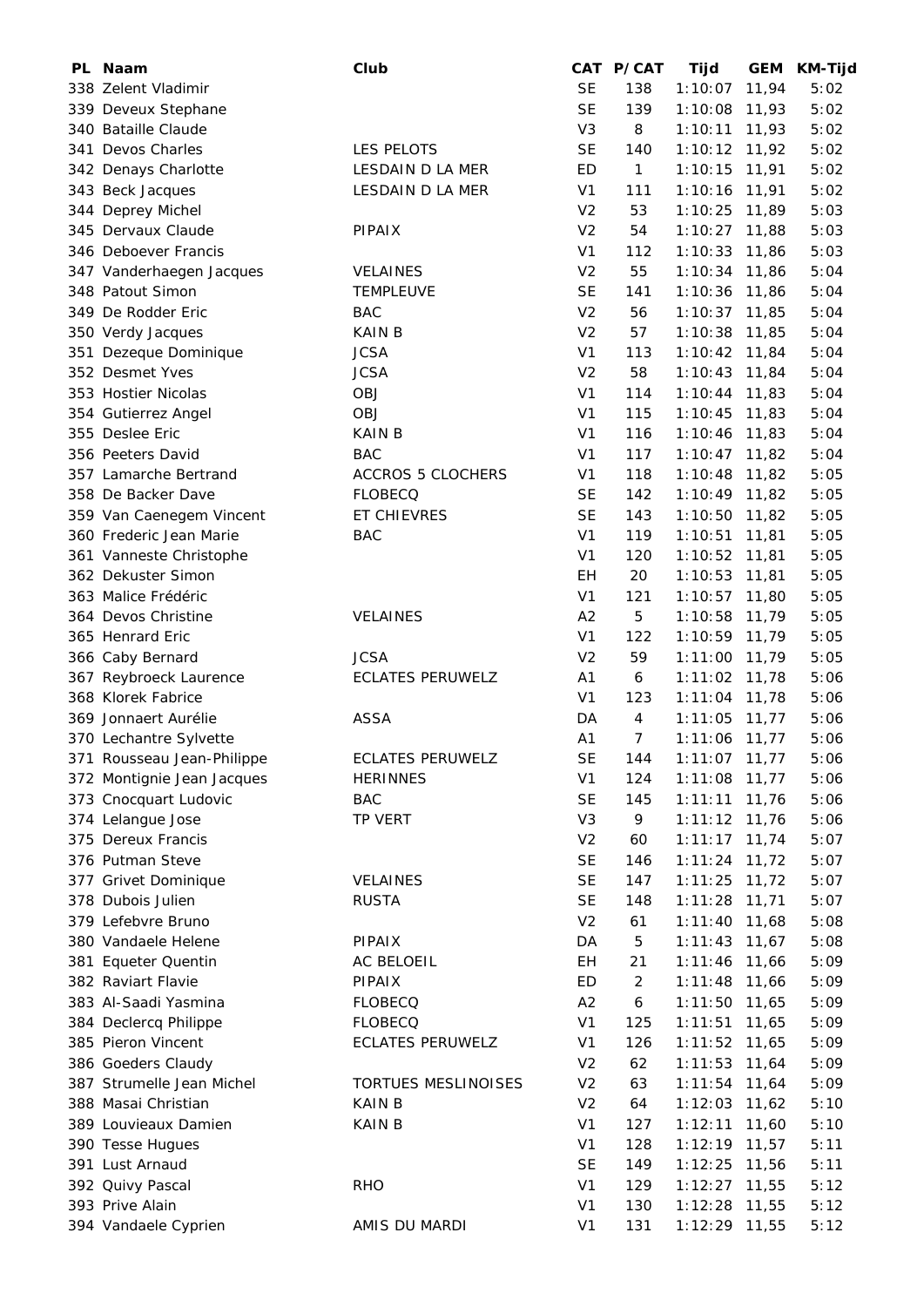| PL. | Naam                       | Club                       |                | CAT P/CAT        | Tijd            | <b>GEM</b> | <b>KM-Tijd</b> |
|-----|----------------------------|----------------------------|----------------|------------------|-----------------|------------|----------------|
|     | 395 Deconinck Jean Marie   | <b>TORTUES MESLINOISES</b> | V <sub>2</sub> | 65               | 1:12:33         | 11,54      | 5:12           |
|     | 396 Collie Marie-Jo        | <b>VELAINES</b>            | A3             | $\mathbf{1}$     | 1:12:36         | 11,53      | 5:12           |
|     | 397 Hespel David           | <b>TRIGT</b>               | <b>SE</b>      | 150              | 1:12:41         | 11,52      | 5:13           |
|     | 398 Cuvelier Luc           | TORTUES MESLINOISES        | V <sub>2</sub> | 66               | 1:12:42         | 11,51      | 5:13           |
|     | 399 Leclercq Sybille       | <b>KAIN B</b>              | A2             | $\overline{7}$   | 1:12:45         | 11,51      | 5:13           |
|     | 400 Brogniez Fabrice       | <b>JCSA</b>                | V <sub>2</sub> | 67               | 1:12:47         | 11,50      | 5:13           |
|     | 401 Devos Sebastien        | <b>KAINB</b>               | <b>SE</b>      | 151              | 1:12:48         | 11,50      | 5:13           |
|     | 402 Leman Nicolas          |                            | V <sub>1</sub> | 132              | 1:12:49         | 11,49      | 5:13           |
|     | 403 Martens Anja           |                            | A <sub>1</sub> | 8                | 1:12:54         | 11,48      | 5:14           |
|     | 404 Thieffry Jean Francois | <b>TRI GT</b>              | <b>SE</b>      | 152              | 1:12:55         | 11,48      | 5:14           |
|     | 405 Ladent Frédéric        |                            | V <sub>2</sub> | 68               | 1:13:01         | 11,46      | 5:14           |
|     | 406 Decoster Guillaume     | <b>TORTUES MESLINOISES</b> | EH             | 22               | 1:13:02         | 11,46      | 5:14           |
|     | 407 Dervaux Jean Paul      | <b>JCSA</b>                | V <sub>2</sub> | 69               | 1:13:03         | 11,46      | 5:14           |
|     |                            | <b>ECLA</b>                | V <sub>1</sub> | 133              |                 |            | 5:14           |
|     | 408 Bourghelle Dominique   |                            |                |                  | 1:13:07         | 11,45      |                |
|     | 409 Pipart Aurore          | TDT                        | DA             | $\boldsymbol{6}$ | 1:13:08         | 11,44      | 5:15           |
|     | 410 Peeters Joel           | <b>PIPAIX</b>              | V <sub>1</sub> | 134              | $1:13:09$ 11,44 |            | 5:15           |
|     | 411 Dame Jean Marie        | <b>TORTUES MESLINOISES</b> | V <sub>2</sub> | 70               | 1:13:16         | 11,42      | 5:15           |
|     | 412 Quintin Pierre         | <b>BAC</b>                 | V <sub>1</sub> | 135              | $1:13:19$ 11,42 |            | 5:15           |
|     | 413 Dewulf Gregory         |                            | V <sub>1</sub> | 136              | 1:13:20         | 11,41      | 5:15           |
|     | 414 Menu Clotilde          |                            | A <sub>1</sub> | 9                | 1:13:27         | 11,40      | 5:16           |
|     | 415 Deboever Bernard       |                            | V <sub>1</sub> | 137              | 1:13:28         | 11,39      | 5:16           |
|     | 416 Dupont Ethel           | <b>ACCROS 5 CLOCHERS</b>   | A1             | 10               | 1:13:30         | 11,39      | 5:16           |
|     | 417 Abbeca Albain          | <b>SPHO</b>                | V <sub>2</sub> | 71               | 1:13:32         | 11,38      | 5:16           |
|     | 418 Glorieux, Christophe   |                            | <b>SE</b>      | 153              | 1:13:33         | 11,38      | 5:16           |
|     | 419 Decleve Benoit         |                            | <b>SE</b>      | 154              | 1:13:37         | 11,37      | 5:17           |
|     | 420 Meuris Philippe        | <b>KAIN B</b>              | V <sub>2</sub> | 72               | 1:13:41         | 11,36      | 5:17           |
|     | 421 Deberdt Dany           | <b>JCSA</b>                | V <sub>3</sub> | 10               | 1:13:45         | 11,35      | 5:17           |
|     | 422 Baudens David          | <b>RHO</b>                 | V <sub>1</sub> | 138              | 1:13:51         | 11,33      | 5:18           |
|     | 423 Wauquiez Bernard       | <b>BAC</b>                 | V <sub>3</sub> | 11               | 1:13:56         | 11,32      | 5:18           |
|     | 424 Carlier Bruno          | <b>VELAINES</b>            | V <sub>2</sub> | 73               | 1:13:59         | 11,31      | 5:18           |
|     | 425 Mas Clément            |                            | EH             | 23               | 1:14:04         | 11,30      | 5:19           |
|     | 426 Meurisse Jean          | <b>SPHO</b>                | V <sub>2</sub> | 74               | 1:14:11         | 11,28      | 5:19           |
|     | 427 Carpentier Joel        | <b>STANDARD</b>            | V <sub>1</sub> | 139              | 1:14:16 11,27   |            | 5:19           |
|     | 428 Debaes Louis           |                            | SE             | 155              | $1:14:17$ 11,27 |            | 5:19           |
|     | 429 Pezzotta Fabien        | <b>ECLATES PERUWELZ</b>    | V <sub>1</sub> | 140              | 1:14:21         | 11,26      | 5:20           |
|     | 430 Decoen Mathieu         |                            | <b>SE</b>      | 156              | 1:14:23         | 11,25      | 5:20           |
|     | 431 Lefebvre Norbert       | <b>VELAINES</b>            | V <sub>1</sub> | 141              | 1:14:25         | 11,25      | 5:20           |
|     | 432 Lust Remi              | <b>THIMOUGIES</b>          | EH             | 24               | 1:14:27         | 11,24      | 5:20           |
|     | 433 Lin Etienne            | VELAINES                   | <b>SE</b>      | 157              | 1:14:31         | 11,23      | 5:21           |
|     | 434 Sange Dominique        |                            | V <sub>1</sub> | 142              | 1:14:32         | 11,23      | 5:21           |
|     | 435 Van Nerom Eddy         | ANDERLECHT                 | V <sub>1</sub> | 143              | 1:14:33         | 11,23      | 5:21           |
|     | 436 Henneuse Judith        | <b>HERINNES</b>            | A <sub>1</sub> | 11               | 1:14:35         | 11,22      | 5:21           |
|     | 437 Lecolier Serge         | <b>HERINNES</b>            | V <sub>1</sub> | 144              | 1:14:36         | 11,22      | 5:21           |
|     | 438 Longepee Philippe      |                            | V <sub>2</sub> | 75               | 1:14:37         | 11,22      | 5:21           |
|     | 439 Flameng Laurent        | <b>FLOBECQ</b>             | <b>SE</b>      | 158              | 1:14:38         | 11,21      | 5:21           |
|     | 440 Foulon Christophe      |                            | V <sub>1</sub> | 145              | 1:14:39         | 11,21      | 5:21           |
|     | 441 Demitri Cosimo         | TORTUES MESLINOISES        | V <sub>2</sub> | 76               | 1:14:42         | 11,20      | 5:21           |
|     | 442 Dubois Jean Marie      | <b>JCSA</b>                | V <sub>2</sub> | 77               | 1:14:53         | 11,18      | 5:22           |
|     | 443 Delcroix Patrick       | <b>SUKCESTFOU</b>          | V <sub>2</sub> | 78               | 1:15:02         | 11,16      | 5:23           |
|     | 444 Carbonnelle Christiane | KAIN B                     | A2             | 8                | 1:15:05         | 11,15      | 5:23           |
|     | 445 Delcour Nelly          | <b>SPHO</b>                | A2             | 9                | 1:15:12         | 11,13      | 5:23           |
|     | 446 Ramu Annick            | <b>KAIN B</b>              | A2             | 10               | $1:15:18$ 11,12 |            | 5:24           |
|     | 447 Lochenie Didier        | <b>JCSA</b>                | V <sub>1</sub> | 146              | 1:15:20         | 11,11      | 5:24           |
|     | 448 Buyse Geert            | <b>AB MARKE</b>            | V <sub>1</sub> | 147              | 1:15:24         | 11,10      | 5:24           |
|     | 449 Denys Myriam           | <b>VELAINES</b>            | A <sub>1</sub> | 12               | 1:15:33         | 11,08      | 5:25           |
|     | 450 Delannoy Vincent       | VIGNERONS DU BEAUSOIR      | V <sub>2</sub> | 79               | 1:15:34         | 11,08      | 5:25           |
|     | 451 Michel Jacques         |                            | V <sub>2</sub> | 80               | 1:15:36         | 11,07      | 5:25           |
|     |                            |                            |                |                  |                 |            |                |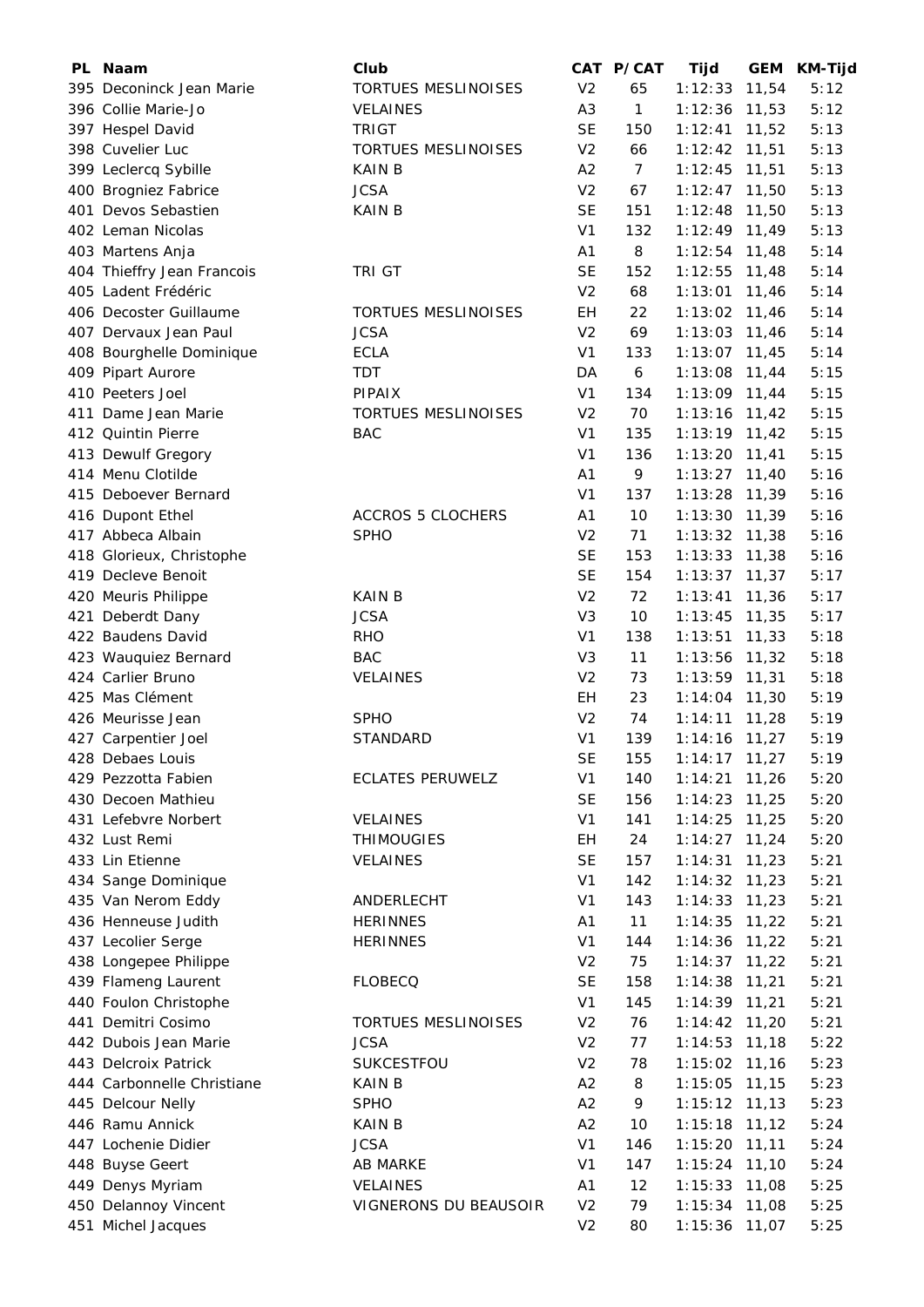| PL. | Naam                         | Club                     |                | CAT P/CAT      | Tijd            | <b>GEM</b> | <b>KM-Tijd</b> |
|-----|------------------------------|--------------------------|----------------|----------------|-----------------|------------|----------------|
|     | 452 Dubart Hubert Marie      |                          | <b>SE</b>      | 159            | 1:15:37         | 11,07      | 5:25           |
|     | 453 Boël Pierre              |                          | V <sub>3</sub> | 12             | 1:15:40         | 11,06      | 5:25           |
|     | 454 Deboever Estelle         |                          | ED             | 3              | 1:15:42         | 11,06      | 5:26           |
|     | 455 Dubois Christian         |                          | V <sub>2</sub> | 81             | 1:15:44         | 11,05      | 5:26           |
|     | 456 Maenhout Rudi            | LESDAIN D LA MER         | V <sub>1</sub> | 148            | 1:15:47         | 11,04      | 5:26           |
|     | 457 Moulin Jean Pierre       |                          | V <sub>2</sub> | 82             | 1:15:48         | 11,04      | 5:26           |
|     | 458 Strobbe Yves             | VELAINES                 | V <sub>1</sub> | 149            | 1:16:03         | 11,01      | 5:27           |
|     | 459 Bernard Jacques          |                          | V <sub>2</sub> | 83             | 1:16:04         | 11,00      | 5:27           |
|     | 460 Novelle Gregory          | <b>ACVA</b>              | <b>SE</b>      | 160            | 1:16:05         | 11,00      | 5:27           |
|     | 461 Vilette Michael          |                          | <b>SE</b>      | 161            | 1:16:07         | 11,00      | 5:27           |
|     | 462 Vansingle Thibault       |                          | <b>SE</b>      | 162            | 1:16:13         | 10,98      | 5:28           |
|     | 463 Menart Cedric            | <b>BAC</b>               | <b>SE</b>      | 163            | 1:16:14         | 10,98      | 5:28           |
|     | 464 Delcambre Philippe       | <b>COACH RUNNING</b>     | <b>SE</b>      | 164            | 1:16:15         | 10,98      | 5:28           |
|     | 465 Grell Georg              | <b>GALOP IN</b>          | V <sub>2</sub> | 84             | 1:16:16         | 10,97      | 5:28           |
|     | 466 Leroy Pascal             | <b>JC BECLERS</b>        | V <sub>1</sub> | 150            | 1:16:17         | 10,97      | 5:28           |
|     | 467 Fournier Pierre Jean     |                          | <b>SE</b>      | 165            | 1:16:23         | 10,96      | 5:29           |
|     | 468 Friquet Jean Noël        | PIPAIX                   | V <sub>1</sub> | 151            | 1:16:28         | 10,95      | 5:29           |
|     | 469 Duc Eric                 | <b>JCSA</b>              | V <sub>1</sub> | 152            | 1:16:31         | 10,94      | 5:29           |
|     | 470 Ducatteuw Bruce          |                          | <b>SE</b>      | 166            | 1:16:32         | 10,94      | 5:29           |
|     | 471 Quittelier Olivier       | <b>HERINNES</b>          | <b>SE</b>      | 167            | 1:16:33         | 10,93      | 5:29           |
|     | 472 Cuvelier Thierry         | <b>JCSA</b>              | V <sub>1</sub> | 153            | 1:16:36         | 10,93      | 5:29           |
|     | 473 Martroye Line            | <b>HERINNES</b>          | DA             | $\overline{7}$ | 1:16:38         | 10,92      | 5:30           |
|     | 474 Lamarque Christian       | <b>ACCROS 5 CLOCHERS</b> | V <sub>3</sub> | 13             | 1:16:43         | 10,91      | 5:30           |
|     | 475 Destrebecq Catherine     | A,C, WAMBRECHIES         | A2             | 11             | 1:16:45         | 10,91      | 5:30           |
|     | 476 Ermel Stephane           | <b>ACCROS 5 CLOCHERS</b> | V <sub>1</sub> | 154            | 1:16:50         | 10,89      | 5:30           |
|     | 477 Parent Jose              | TORTUES MESLINOISES      | V <sub>2</sub> | 85             | 1:16:57         | 10,88      | 5:31           |
|     | 478 Dogot Bernard            | <b>ADJ</b>               | V <sub>2</sub> | 86             | 1:17:01         | 10,87      | 5:31           |
|     | 479 Cornil Joséphine         | POPUELLES DREAM TEAM     | DA             | 8              | 1:17:06         | 10,86      | 5:32           |
|     | 480 Delonville Daniel        | VELAINES                 | V <sub>3</sub> | 14             | 1:17:15         | 10,83      | 5:32           |
|     | 481 Bruneau Chantal          | PIPAIX                   | A2             | 12             | 1:17:23         | 10,82      | 5:33           |
|     | 482 Devillers Mathieu        |                          | <b>SE</b>      | 168            | 1:17:36         | 10,79      | 5:34           |
|     | 483 Moulin Carole            |                          | A <sub>1</sub> | 13             | 1:17:37         | 10,78      | 5:34           |
|     | 484 Gerard Bernard           | <b>KAIN B</b>            | V <sub>3</sub> | 15             | $1:17:45$ 10,77 |            | 5:34           |
|     | 485 Nisolle Marc             | <b>LOCHONNELLES</b>      | V2             | 87             | 1:17:48         | 10,76      | 5:35           |
|     | 486 Denghien Yves            | <b>OBJ</b>               | V <sub>1</sub> | 155            | 1:17:49         | 10,76      | 5:35           |
|     | 487 Dumoulin Sylvie          |                          | A <sub>1</sub> | 14             | 1:17:53         | 10,75      | 5:35           |
|     | 488 Vangheluwe Patrick       | VELAINES                 | V <sub>2</sub> | 88             | 1:17:57         | 10,74      | 5:35           |
|     | 489 Vansteenbrugge Dominique | <b>HERINNES</b>          | A <sub>1</sub> | 15             | 1:18:17         | 10,69      | 5:37           |
|     | 490 Salome Michel            |                          | V <sub>1</sub> | 156            | 1:18:18         | 10,69      | 5:37           |
|     | 491 Evrard Fabienne          |                          | A2             | 13             | 1:18:21         | 10,68      | 5:37           |
|     | 492 Debourse Philippe        | <b>SPHO</b>              | V <sub>2</sub> | 89             | 1:18:22         | 10,68      | 5:37           |
|     | 493 Lefebvre Marilyne        | <b>COACH RUNNING</b>     | <b>SE</b>      | 169            | 1:18:24         | 10,68      | 5:37           |
|     | 494 Flasse Nathalie          | <b>COACH RUNNING</b>     | DA             | 9              | 1:18:33         | 10,66      | 5:38           |
|     | 495 Cambrai Christine        | <b>ECLATES PERUWELZ</b>  | A <sub>1</sub> | 16             | 1:18:34         | 10,65      | 5:38           |
|     | 496 Seynaeve Serge           | MMM                      | V <sub>2</sub> | 90             | 1:18:43         | 10,63      | 5:39           |
|     | 497 Marquant Thierry         | <b>HERINNES</b>          | V <sub>1</sub> | 157            | 1:18:50         | 10,62      | 5:39           |
|     | 498 Masquilier Sara          |                          | A <sub>1</sub> | 17             | 1:18:57         | 10,60      | 5:40           |
|     | 499 Letot Freddy             |                          | V <sub>2</sub> | 91             | 1:19:02         | 10,59      | 5:40           |
|     | 500 Calonne Eddy             | PIPAIX                   | V <sub>2</sub> | 92             | 1:19:08         | 10,58      | 5:40           |
|     | 501 Desmet Louis             |                          | EH             | 25             | 1:19:11         | 10,57      | 5:41           |
|     | 502 Tilleul Carine           | <b>BERLIERE</b>          | A <sub>1</sub> | 18             | 1:19:12 10,57   |            | 5:41           |
|     | 503 Van Eycke Eric           |                          | V <sub>2</sub> | 93             | 1:19:16         | 10,56      | 5:41           |
|     | 504 Noullet Claude           | <b>BERLIERE</b>          | V <sub>2</sub> | 94             | 1:19:17         | 10,56      | 5:41           |
|     | 505 Henry Mathieu            | <b>HERINNES</b>          | <b>SE</b>      | 170            | 1:19:18         | 10,55      | 5:41           |
|     | 506 Dufour Line              | <b>VELAINES</b>          | A2             | 14             | 1:19:19         | 10,55      | 5:41           |
|     | 507 Wattiez Johan            | <b>ECLATES PERUWELZ</b>  | V <sub>1</sub> | 158            | 1:19:20         | 10,55      | 5:41           |
|     | 508 Desmet Emmanuel          |                          | V <sub>1</sub> | 159            | $1:19:31$ 10,53 |            | 5:42           |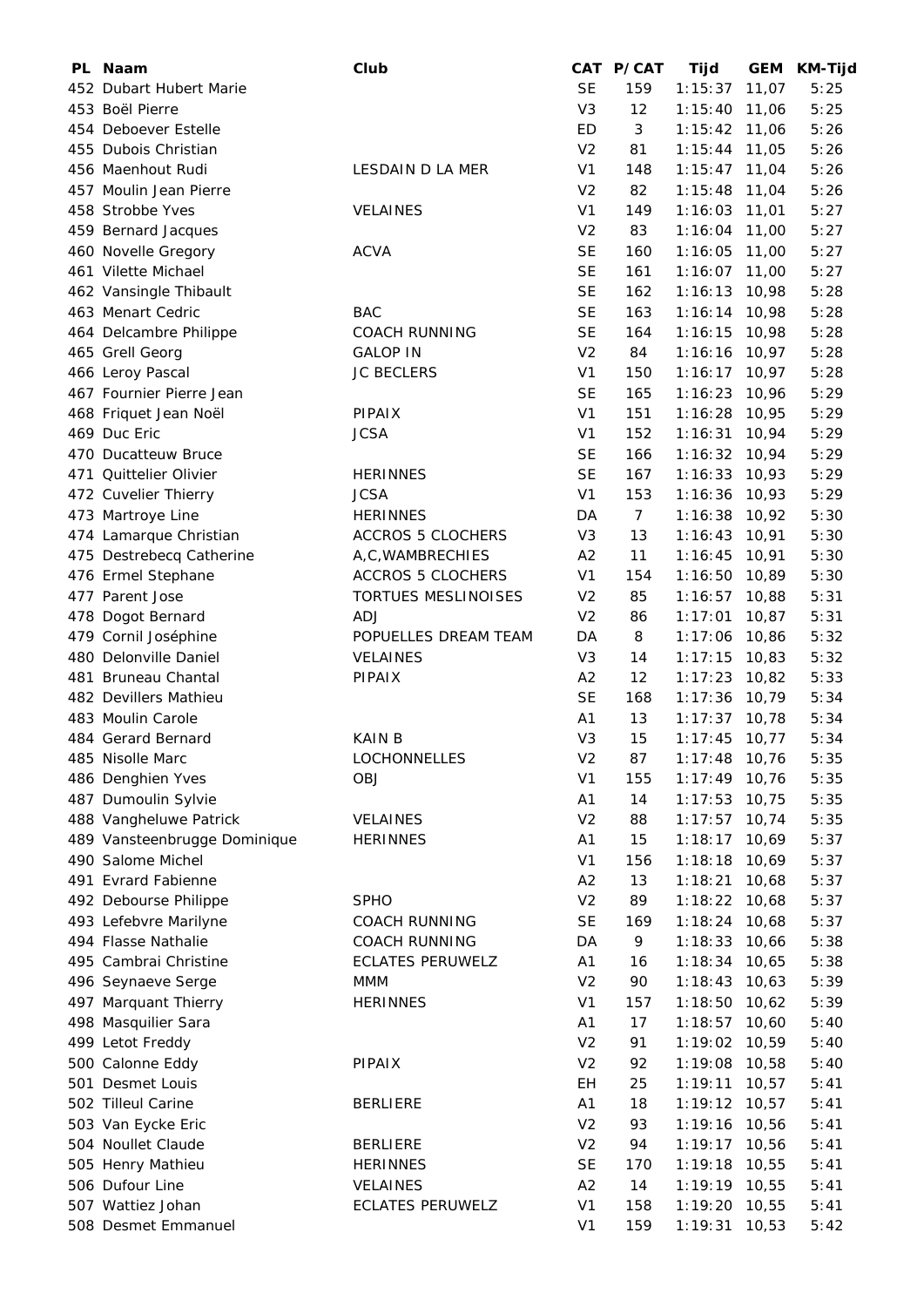| PL Naam                         | Club                     |                | CAT P/CAT      | Tijd            |        | GEM KM-Tijd |
|---------------------------------|--------------------------|----------------|----------------|-----------------|--------|-------------|
| 509 Vancaenegem Valentin        |                          | <b>SE</b>      | 171            | 1:19:53         | 10,48  | 5:44        |
| 510 Depauw Marc                 |                          | V <sub>1</sub> | 160            | 1:19:54         | 10,48  | 5:44        |
| 511 Berthe Véronique            | <b>HERINNES</b>          | A1             | 19             | 1:19:55         | 10,47  | 5:44        |
| 512 Clerx Isabelle              | <b>SPHO</b>              | A2             | 15             | 1:19:56         | 10,47  | 5:44        |
| 513 Hautecoeur Laurent          |                          | V <sub>1</sub> | 161            | 1:19:57         | 10,47  | 5:44        |
| 514 De Craene Jean Philippe     |                          | <b>SE</b>      | 172            | 1:20:23         | 10,41  | 5:46        |
| 515 Moulin,, Anne               |                          | A <sub>1</sub> | 20             | 1:20:26         | 10,41  | 5:46        |
| 516 Fervaille Fabienne          | PIPAIX                   | A2             | 16             | 1:20:36         | 10,38  | 5:47        |
| 517 Monte Jean                  | <b>VELAINES</b>          | V <sub>2</sub> | 95             | 1:20:41         | 10,37  | 5:47        |
| 518 Meurist Joel                |                          | <b>SE</b>      | 173            | 1:20:48         | 10,36  | 5:48        |
| 519 Bequet Yannick              | <b>BERLIERE</b>          | A <sub>1</sub> | 21             | 1:20:50         | 10,35  | 5:48        |
| 520 Vanneste Vincent            |                          | V <sub>1</sub> | 162            | 1:20:51         | 10,35  | 5:48        |
| 521 Temperman Gaëtan            | AMIS DU MARDI            | V <sub>1</sub> | 163            | 1:20:54         | 10,35  | 5:48        |
| 522 Duquesnes Francoise         | <b>VELAINES</b>          | A2             | 17             | 1:21:24         | 10,28  | 5:50        |
| 523 Winterbeek Caroline         | <b>HERINNES</b>          | A <sub>1</sub> | 22             | 1:21:32         | 10,27  | 5:51        |
| 524 Dauw Fanny                  |                          | A <sub>1</sub> | 23             | 1:21:40         | 10,25  | 5:51        |
| 525 Vandeghinste Marie-Amandine |                          | DA             | 10             | 1:21:46         | 10,24  | 5:52        |
| 526 Vaucamps Frédéric           | <b>THIMOUGIES</b>        | <b>SE</b>      | 174            | 1:21:51         | 10,23  | 5:52        |
| 527 Vannieuwenhuyse Françoise   |                          | A <sub>1</sub> | 24             | 1:21:55         | 10,22  | 5:52        |
| 528 Desbruyeres Yves Marie      |                          | V <sub>1</sub> | 164            | 1:22:07         | 10, 19 | 5:53        |
| 529 De Coninck Hubert           | <b>CAP TEAM</b>          | V <sub>1</sub> | 165            | 1:22:08         | 10,19  | 5:53        |
| 530 Teresinski Bernard          |                          | V <sub>1</sub> | 166            | 1:22:11         | 10, 18 | 5:53        |
| 531 Neerdaels Guido             |                          | V <sub>1</sub> | 167            | 1:22:16         | 10,17  | 5:54        |
| 532 Moulin Olivier              | <b>ACCROS 5 CLOCHERS</b> | V <sub>1</sub> | 168            | 1:22:37         | 10, 13 | 5:55        |
| 533 Frederic Marie-Chantal      | <b>VELAINES</b>          | A2             | 18             | 1:22:39         | 10, 13 | 5:55        |
| 534 Pennequin Sacha             | <b>SPHO</b>              | EH             | 26             | 1:22:59         | 10,09  | 5:57        |
| 535 Rustin Jean-Jacques         | AC BELOEIL               | V <sub>1</sub> | 169            | 1:23:00         | 10,08  | 5:57        |
| 536 Dumortier Jules             | <b>BAC</b>               | V <sub>4</sub> | 1              | 1:23:03         | 10,08  | 5:57        |
| 537 Dorchy Quentin              | <b>TEMPLEUVE</b>         | <b>SE</b>      | 175            | 1:23:04         | 10,08  | 5:57        |
| 538 Beurkenne Jacky             | <b>ECLA</b>              | V <sub>3</sub> | 16             | 1:23:06         | 10,07  | 5:57        |
| 539 Dazin Swan                  |                          | <b>SE</b>      | 176            | 1:23:30         | 10,02  | 5:59        |
| 540 Decot Alain                 | <b>BECLERS JC</b>        | V <sub>2</sub> | 96             | 1:23:35         | 10,01  | 5:59        |
| 541 Viaene David                | PIPAIX                   | <b>SE</b>      | 177            | $1:23:37$ 10,01 |        | 6:00        |
| 542 Buisseret Pierre            |                          | V <sub>1</sub> | 170            | 1:23:44 10,00   |        | 6:00        |
| 543 Guysens Francis             |                          | V <sub>3</sub> | 17             | 1:23:45         | 9,99   | 6:00        |
| 544 Delfosse Pierre             |                          | V <sub>1</sub> | 171            | 1:23:51         | 9,98   | 6:01        |
| 545 De Vos Patrice              |                          | V <sub>2</sub> | 97             | 1:23:59         | 9,97   | 6:01        |
| 546 Mascret Frederic            | <b>JCSA</b>              | V <sub>1</sub> | 172            | 1:24:04         | 9,96   | 6:02        |
| 547 Dendauw Adrien              | <b>HERINNES</b>          | V <sub>2</sub> | 98             | 1:24:20         | 9,92   | 6:03        |
| 548 Charles Vanessa             | <b>HERINNES</b>          | DA             | 11             | 1:24:21         | 9,92   | 6:03        |
| 549 Velghe Stéphane             | ZATAC                    | V <sub>2</sub> | 99             | 1:24:24         | 9,92   | 6:03        |
| 550 Casier Ariane               | <b>SPHO</b>              | A <sub>3</sub> | $\overline{c}$ | 1:24:25         | 9,92   | 6:03        |
| 551 Landrieu Benoit             |                          | V <sub>1</sub> | 173            | 1:24:34         | 9,90   | 6:04        |
| 552 Landrieu Bruno              |                          | V <sub>2</sub> | 100            | 1:24:35         | 9,90   | 6:04        |
| 553 Dachy Jean Paul             | <b>KAIN B</b>            | V <sub>2</sub> | 101            | 1:24:42         | 9,88   | 6:04        |
| 554 Depelchin Daniel            | <b>BAC</b>               | V <sub>2</sub> | 102            | 1:24:47         | 9,87   | 6:05        |
| 555 Bultot Jean Marie           | <b>MAHYMOBILE</b>        | V <sub>2</sub> | 103            | 1:24:51         | 9,86   | 6:05        |
| 556 Kint Vanessa                |                          | A <sub>1</sub> | 25             | 1:24:56         | 9,85   | 6:05        |
| 557 Malice Barbara              |                          | A <sub>1</sub> | 26             | 1:25:01         | 9,85   | 6:06        |
| 558 Stevens Laurent             | <b>ACCROS 5 CLOCHERS</b> | <b>SE</b>      | 178            | 1:25:03         | 9,84   | 6:06        |
| 559 Blin Victor                 |                          | V <sub>3</sub> | 18             | 1:25:08         | 9,83   | 6:06        |
| 560 Cuvelier René               |                          | V <sub>1</sub> | 174            | 1:25:09         | 9,83   | 6:06        |
| 561 Roty Monique                | <b>KAINB</b>             | A4             | 174            | 1:25:19         | 9,81   | 6:07        |
| 562 Peutte Sylvie               | <b>VELAINES</b>          | A <sub>1</sub> | 27             | 1:25:26         | 9,80   | 6:07        |
| 563 Cousse Christophe           | <b>VELAINES</b>          | V <sub>1</sub> | 175            | 1:25:28         | 9,79   | 6:08        |
| 564 Sourdeau Antoine            |                          | <b>SE</b>      | 179            | 1:26:27         | 9,68   | 6:12        |
| 565 Houttequiet Dimitri         |                          | V <sub>1</sub> | 176            | 1:26:29         | 9,68   | 6:12        |